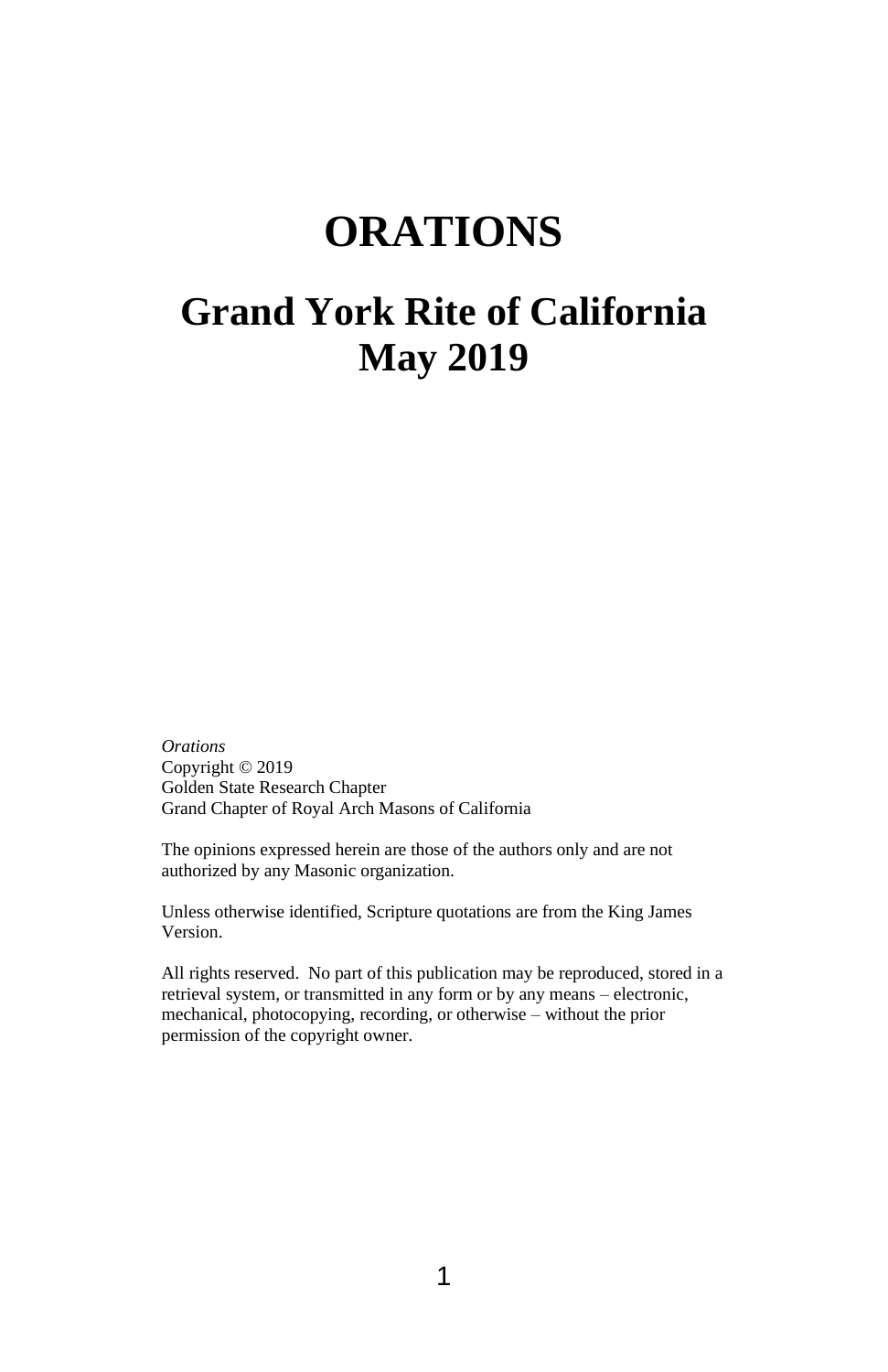#### **Dedicated to**

#### **MOST WORSHIPFUL BRUCE GALLOWAY**

**This dedication is made to** 

**For \_\_ years of service, achievement and accomplishment in almost all things Masonic, we dedicate this edition of the Grand Orations to Most Worshipful ……..** 

# **PREFACE**

**The Royal Arch contains information our blue lodge brethren search when they are looking for further light in masonry. The Golden State Research Chapter helps us by collecting and making available information which we can share with brethren in the lodge as well as with our companions at a convocation. You can help your chapters grow many ways. A few simple ideas are by promoting the Royal Arch to the lodges in your area, and to add royal arch education to your monthly agenda. The information shared by the Golden State Research chapter can help you prepare for both tasks.** *You are the steps to our future* **and the**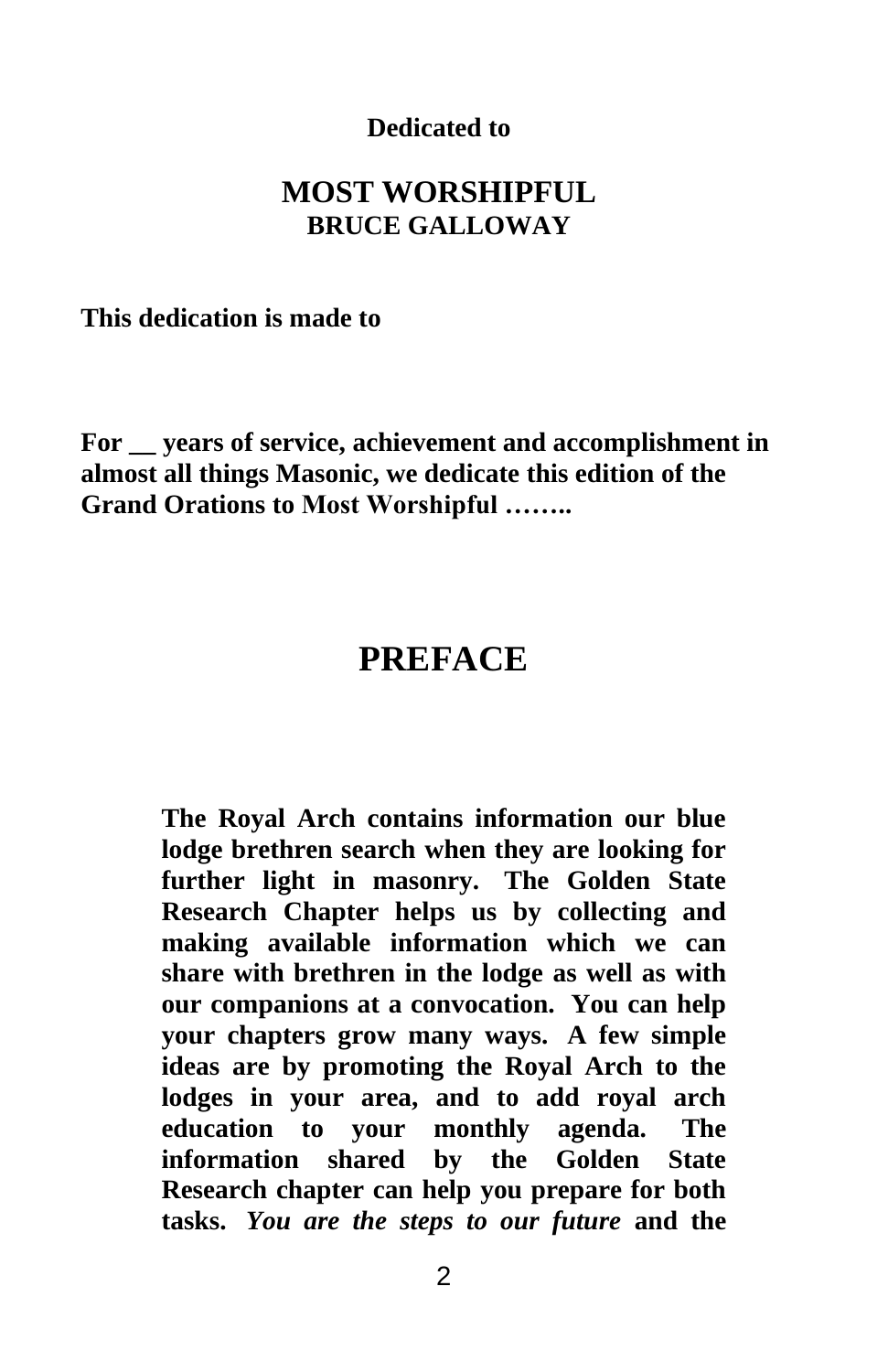**things that you do today can have lasting effect on the future of your Chapters tomorrow.**

**I commend to you this collection of addresses for the Capitular Year 2018**

**Anthony "Tony" Yuson, KYGCH 164 th Grand High Priest**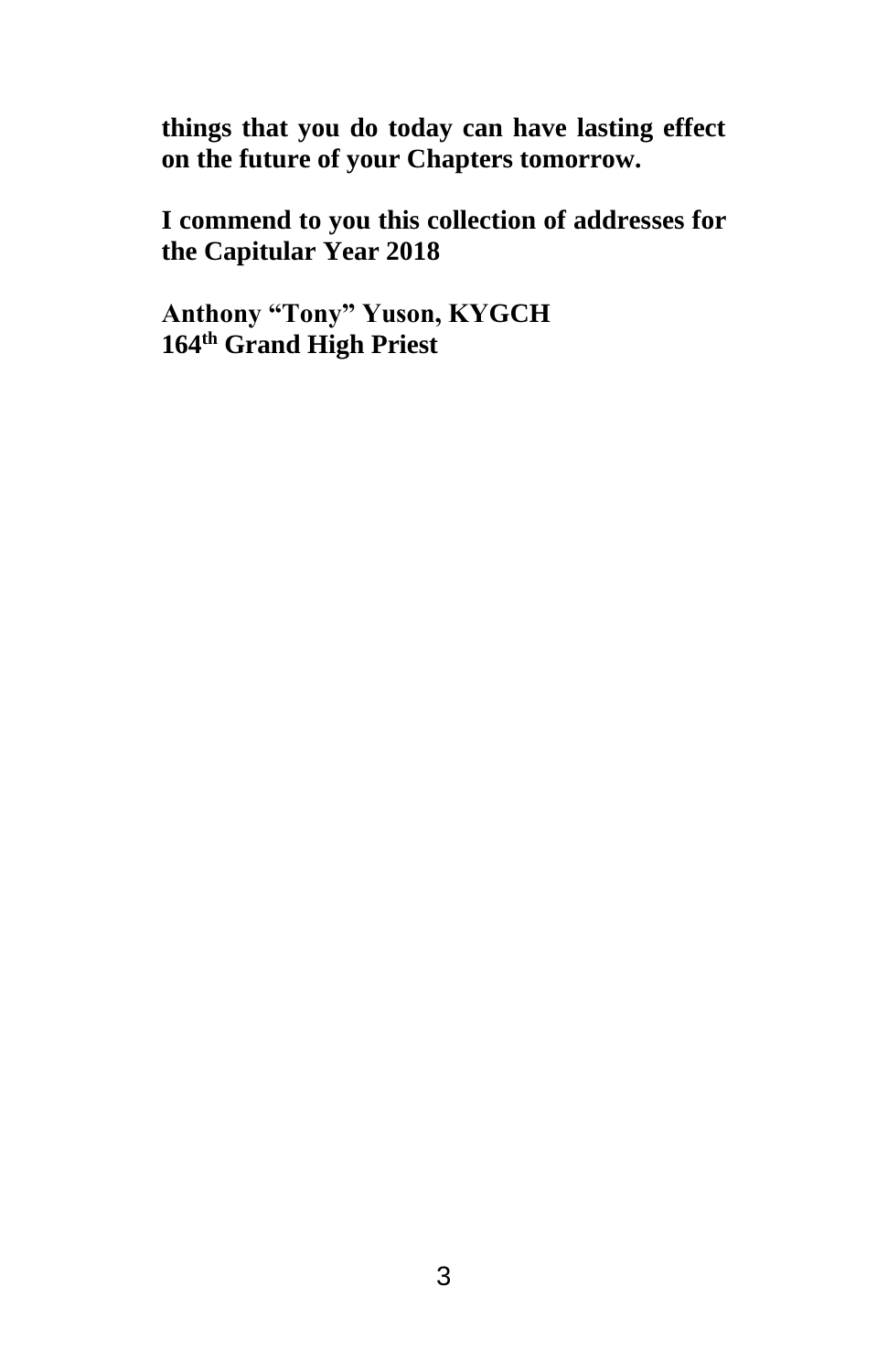# **TABLE OF CONTENTS**

| <b>PREFACE</b>                   |    |
|----------------------------------|----|
| <b>TABLE OF CONTENTS</b>         |    |
| <b>INTRODUCTION</b>              |    |
| <b>I. LET YOUR LIGHT SHINE</b>   |    |
| <b>II. PARTICIPATION</b>         | 17 |
| <b>III. CALL TO VESPERS 2018</b> | 23 |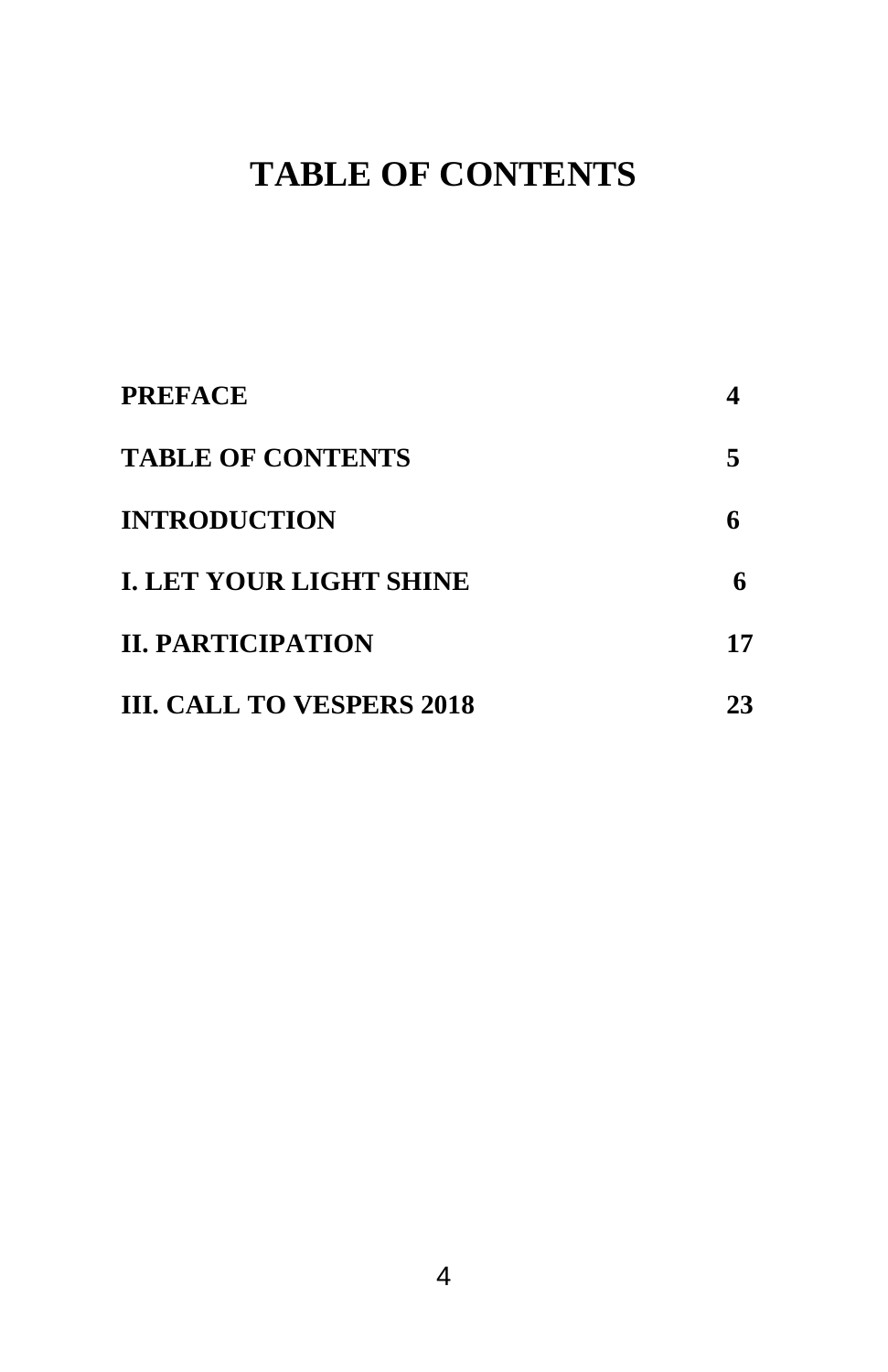# **INTRODUCTION**

#### **GRAND ORATIONS, 2018**

The papers in this compilation were delivered at the California York Rite Grand Sessions in May, 2018. In addition to the Grand Orations for the Grand Chapter and Grand Council, we have included the Grand Commandery Vesper program and remarks delivered by Rev. and Sir Knight Ray Davies.

**Daniel Doornbos**

**Grand Orator, Grand Chapter of Royal Arch Masons, May 2018**

**Harold Kennedy**

**Grand Orator, Grand Council of Cryptic Masons, May 2018**

**Raymond Davies**

**Grand Prelate of the Grand Commandery of Knights Templar of California, 2013 - 2018**

5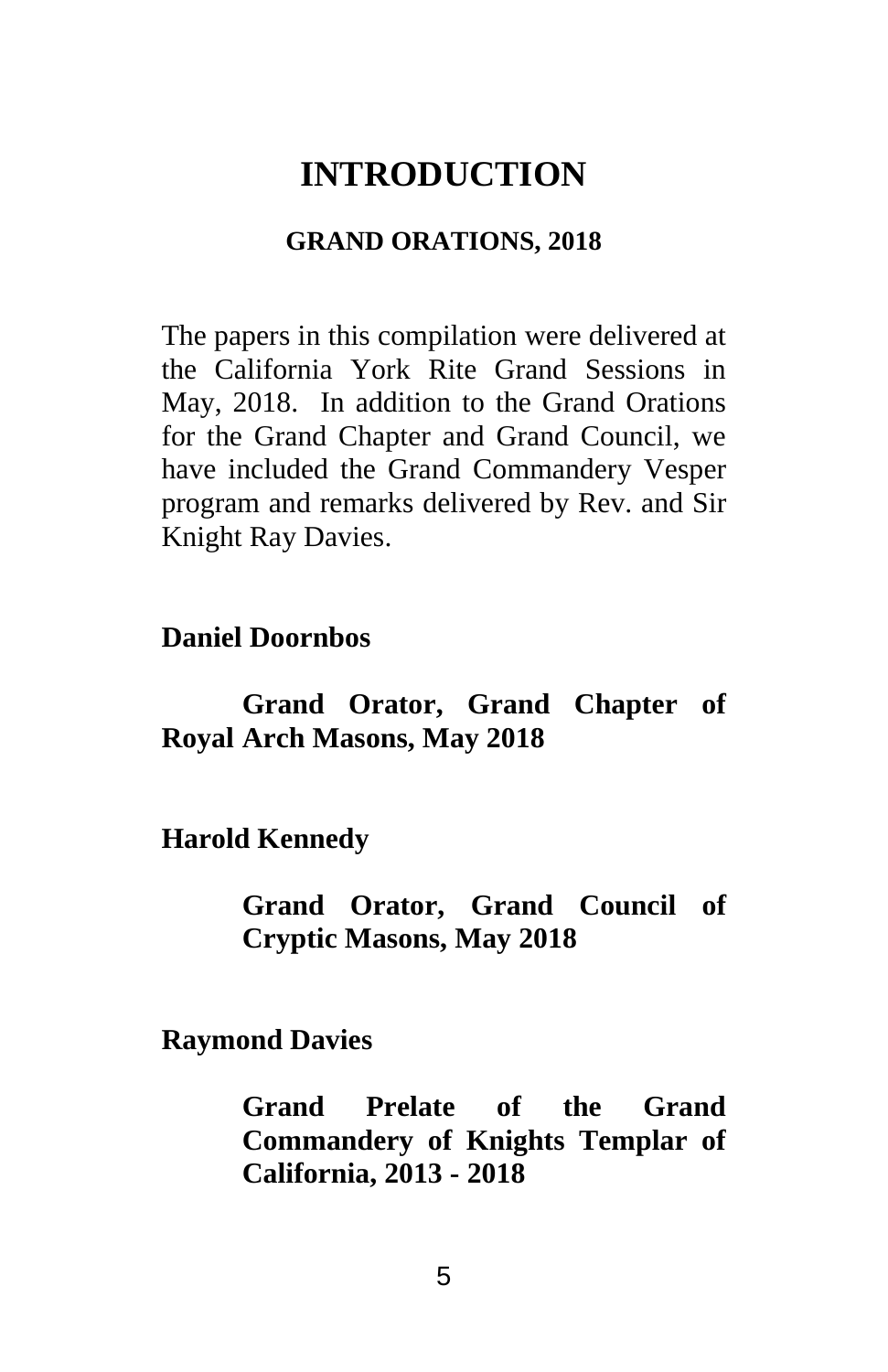**I**

# **LET YOUR LIGHT SHINE**

### **GRAND CHAPTER ORATION**

## **By Daniel Doornbos**

**This year, our Grand High Priest proclaimed the theme of "Let your light shine". This passage comes from the Great Light in Masonry, the Gospel of Matthew, Chapter 5, Verse 16. Quotes from the Bible are always inspiring, particularly ones from the Gospels. It sounds so meaningful.** 

**But how does one shine their light? What does it illuminate? What result should you hope for? You can get light from many sources, such as the sun, stars, lightning, fire, a variety of lamps, and various kinds of natural luminescence. In the literal sense, light makes vision possible. Light can also refer to spiritual illumination, general knowledge, something that informs, or even a particularly outstanding person.**

**According to the Society of Friends (Quakers), when light is within a person, it represents a divine presence. Its purpose is not limited to mystical experience or providing guidance for the individual alone, it also induces the individual to**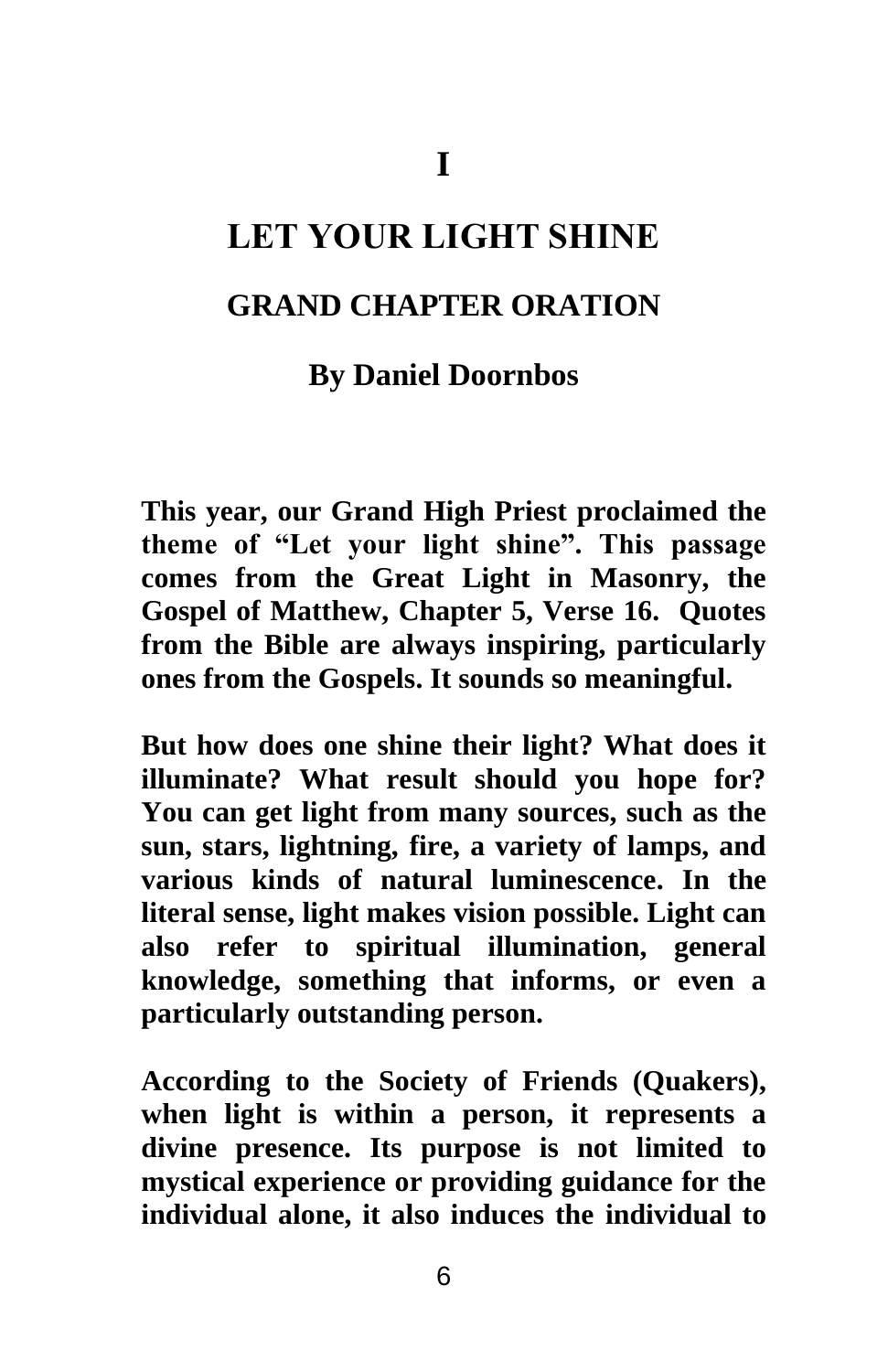**work for the good of others. The latter explanation describes how we might explain the action of letting our light shine.**

**As Masons, we work with Masonic light, that is, the understanding and inspiration that comes through our symbols, rituals, and fellowship. Freemasonry does contain some elements of a religion, for example, teachings of morality, charity, and obedience to the law of the land. However, Freemasonry turns away from the doctrines and dogmas that accumulate over time in every religious tradition.**

**The work of Masonry is to disseminate Masonic light. We have Lodges and similar organizations, degree rituals, unique language, meeting places, colorful trappings and paraphernalia, as well as something to eat before or after every activity. These items facilitate the communication of Masonic light. Yet it is the Mason himself who communicates Masonic light to another Mason, using the ancient mystical practice of teaching mouth-to-ear. That is why a man cannot make himself a Mason. That is why you cannot build Masons in a factory or develop them by means of conventional education.** 

**As leaders in the York Rite of Freemasonry, it is our job to teach York Rite Masons. And if you happen to belong to a Ritual Committee, it is your job to teach the teachers. Ultimately, we are the ones responsible for the dissemination of Masonic**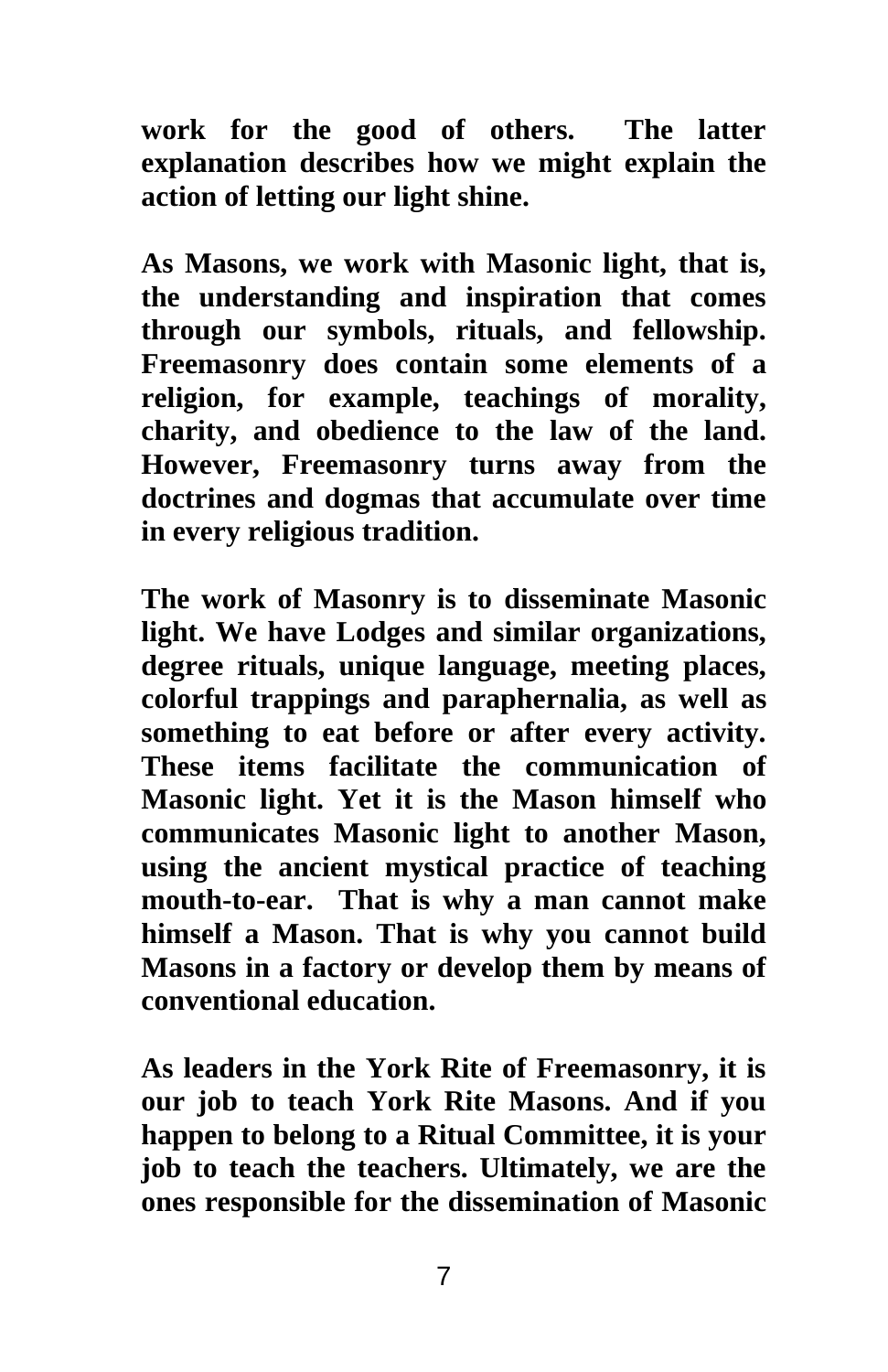**light. The phrase "Let your light shine" dates back to the First Century. How do we let our light shine today, in the Twenty First Century?**

## *The 21st Century Chapter*

**It took a while but the Grand Lodge of California finally figured out that men join Masonry because they are looking to learn things, make true friends, and make a difference in the world. Knowing that, we don't have to sit around wondering what to do. We already know: Make our Lodges a place where our Brothers can learn, make true friends, and be inspired to make a difference in the world.**

**According to the Grand Lodge of California, the "21st Century Lodge" has 25 to 40 members. The Officers may serve multiple years in each office. Discussions and learning supplement Lodge business, and degree conferrals. When I first heard about the 21st Century Lodge, at a Master and Wardens Retreat, I remembered that my Lodge, Friendship No. 210, was chartered way back in 1871. And we have 160 members. I thought, "That's 120 members too many! Are we supposed to kick them out and tell them to form three new Lodges of their own?" Fortunately, existing Lodges will be allowed to continue, so long as they serve their purpose.**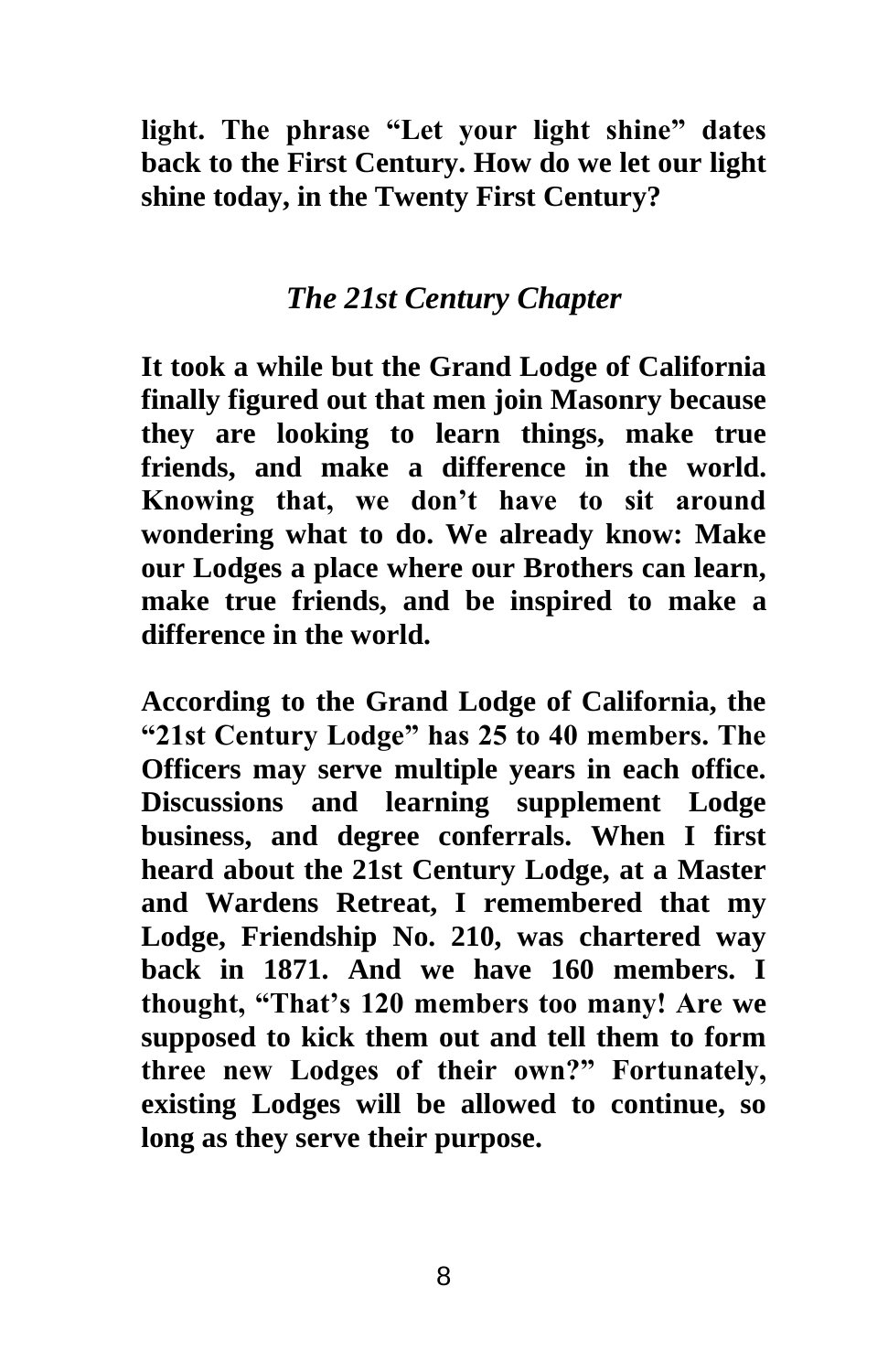**Incidentally, there really is a genuine 21st Century Royal Arch Chapter. Siminoff Daylight Chapter No. 163 was chartered on July 13, 2013 and meets at the Masonic Home in Union City, California. Most of the Companions of Siminoff Chapter came from other Royal Arch Chapters. They emphasize quality of experience, where learning, making true friends, and making a difference takes place. They practice a true 21st Century approach to Masonry.**

# *The Experience*

**Let us remember that Freemasonry is both an individual experience and a group experience. The lessons of our Degrees inspire each man in his own individual way. But to confer a Degree requires a team of men, some speaking, some acting, some setting up and taking down. Like the old saying goes, "It takes a village to raise a child." For us, it takes a Lodge to raise a Mason. In the same way, it takes a Chapter to exalt a Mason, a Council to receive him, and a Commandery to knight him.**

**We are trying new strategies to improve delivery of our Degrees. For example, reading selected parts, such as a Charge, from a scroll. Doing so enables a new or less-skilled Companion to take an active part in the Degree. Unfortunately, many Companions cannot recite ritual any better when they read it than they can from memory. So they must still put in the effort to practice. In fact,**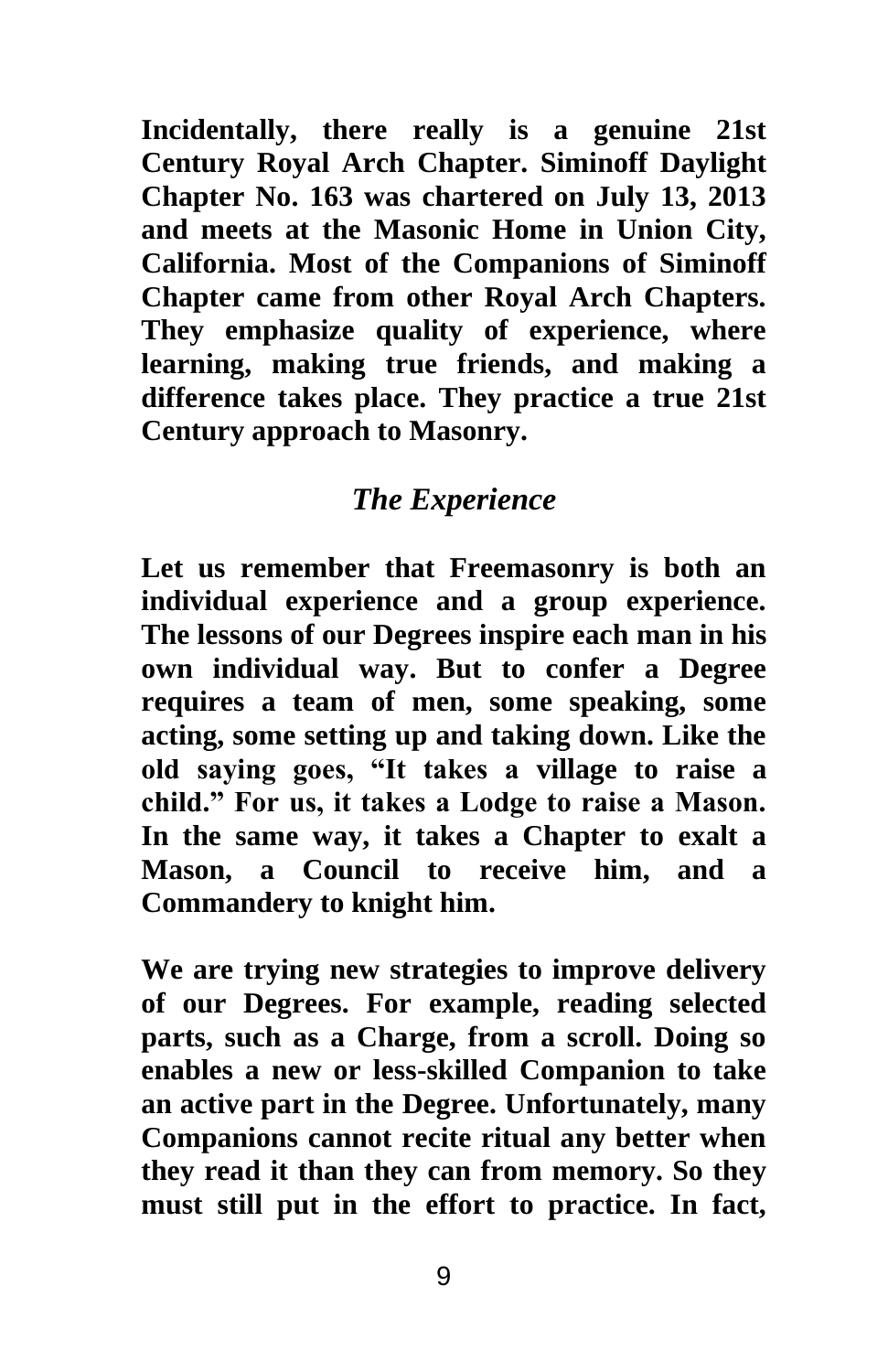**high-quality reading is a vital step toward memorizing. And the ability to memorize and recite enables the best ritual.**

# *Not Just Words*

**A vital but frequently overlooked aspect of learning ritual is to learn the meaning of the words. For example, in the Mark Master Degree, we make mention of the Jewish Sabbath. So what is the Jewish Sabbath and why should we care?** 

**In the Fellowcraft Degree, we learn that "In six days, God created the heaven and the earth and rested on the seventh day." The direction to observe the seventh day is one of the Ten Commandments, "Remember the Sabbath day and keep it holy. Six days you shall labor and do all your work. But on the seventh day is Sabbath (which means "rest" or "cessation") to the Lord your God; you shall not do any work…"**

**Sabbath observance distinguished the Jewish people from their neighbors throughout thousands of years of history and it is also the first and most sacred institution of that faith. Whether your faith encourages attending Mosque on Friday or Church on Sunday, you are keeping the same sacred tradition. On the other hand, if you do not observe the Sabbath at all, perhaps you might want to review the story and make an adjustment in your personal spiritual practice.**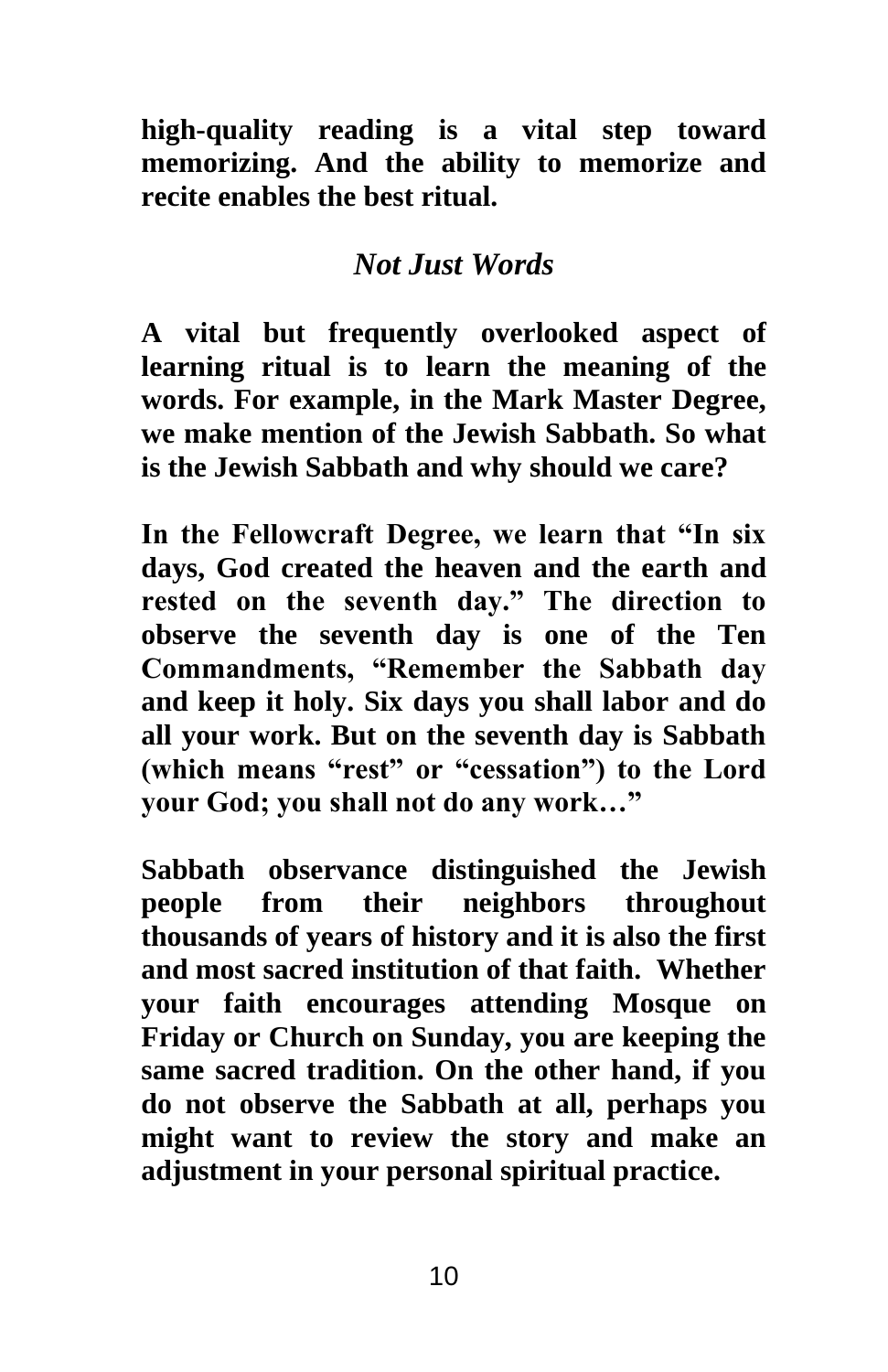**Your Chapter can approach ritual and leadership in one of two ways, what I refer to as a failure orientation or a success orientation. An example of failure orientation is when the Inspector says, "If you don't pass your proficiency, you will not be installed." An example of success orientation is when the Inspector says, "To qualify for the next office, you must learn the ritual and pass your proficiency." Those are both statements of fact but which is more helpful? Which one presupposes the desired outcome? Would you prefer a warning of failure or the expectation of success?**

**Modern business practice has shown that when you set a** *low* **standard, people will live down to it. The** *best* **people eventually drop out to pursue better opportunities elsewhere. On the other hand, when you set a** *high* **standard, people will endeavor to live up to it. The** *worst* **people eventually drop out so they can find comfort where failure is tolerated.**

**Reaching a high standard quickly is not a success. It really means you did not set the standard high enough. In contrast,** *not* **reaching a high standard is** *not* **a failure. Rather it is a work-in-progress, an improvement on the prior situation before the standard was set. Maybe the performance was not very good. But it was better than last time and it will be better next time.**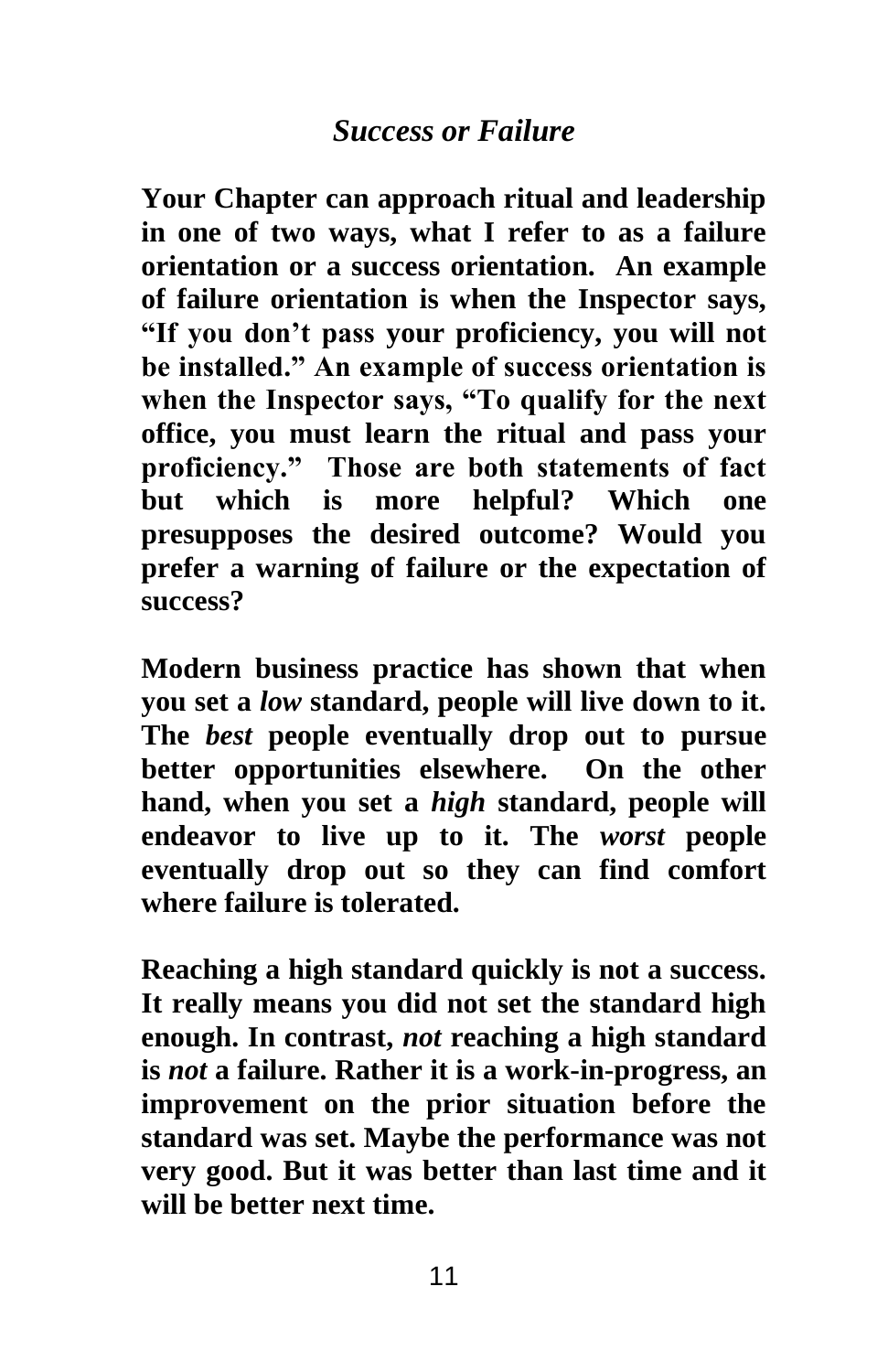## *The Challenge*

**Few of our Royal Arch Chapters are able confer all four Chapter Degrees. Worse, there are Chapters that cannot confer even a single Degree. Perhaps only one member knew a critical part, but now he can't hear or can't stand. Or maybe he just moved to Arizona. Conversely, perhaps you can't get enough members to attend a practice session to learn the Degree. Wherever your Chapter is, that's the current reality. You are not satisfied with it, and you are motivated to change it. That means you have already taken the first steps. Now you have to ask: "How will I know whether my Chapter meets the needs of its members?" Unfortunately, if nobody shows up, the answer is, "no". Therefore, focus on the formula: Make your Chapter a place where your Companions can learn, make true friends, and be inspired to make a difference in the world.**

**A common response, when you ask a Mason why he does not attend his Lodge or a Companion his Chapter, is some variation of: "I don't have time." You know what? Everybody has the same amount of time! And you choose what you do with yours. When somebody tells you, "I don't have time", it typically means they judged that your offer or proposal is not worth spending their time on. Maybe a Brother or Companion has all he can handle with work and family responsibilities. There is nothing wrong with that, his priorities are right. But maybe he actually does have a little**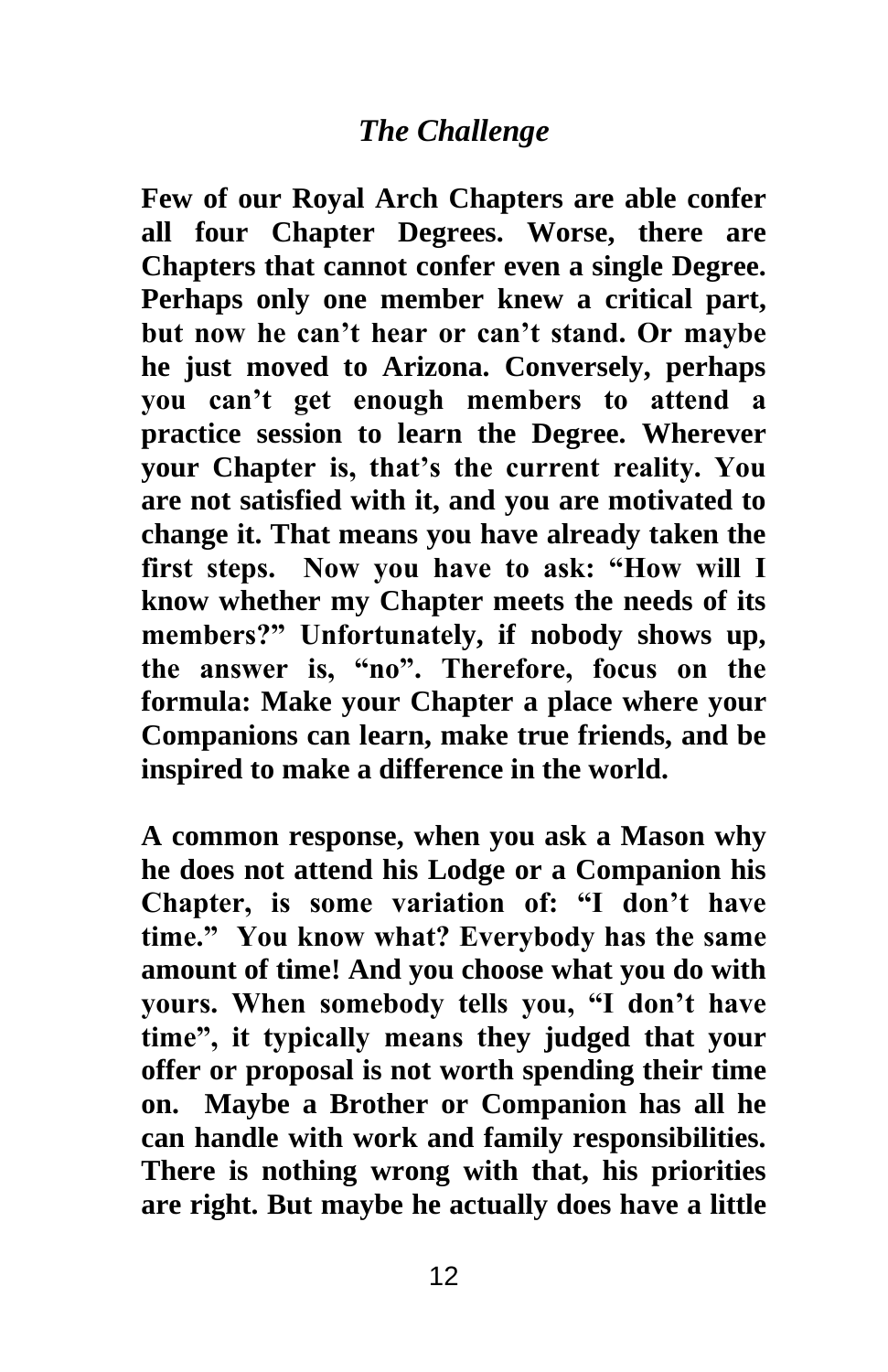**discretionary time, and he guards it very carefully. Offer him something of real value and he might just take you up on it. Deliver on the experience and he might come back again.**

**Active Masons know that getting your Degrees is just the start. As you become involved, Masonry becomes a part of your life. Most new members will embrace continued involvement if they find it worthwhile. That happens when they find the learning, true friends, and ways to make a difference in the world. But if they're already doing that in the Blue Lodges, what more do our Chapters have to offer? To answer that question, pay attention at the next festival or pilgrimage. Or break out your ritual book and review the stories and teachings of the Chapter Degrees. There you will find what Chapter offers: More learning, more true friends, and more empowerment to make a bigger difference in the world.**

### *It's Always Personal*

**Talk to your Masonic Brothers about York Rite. When one shows interest, invite him to receive the Mark Master Degree. Or go a step further and invite him to become a York Rite Mason. Whether a Mason joins the York Rite out of curiosity, to expand his Masonic experience, or by invitation, joining always involves the applicant and his Brother Mason. When you sign a Brother's application to receive the Chapter**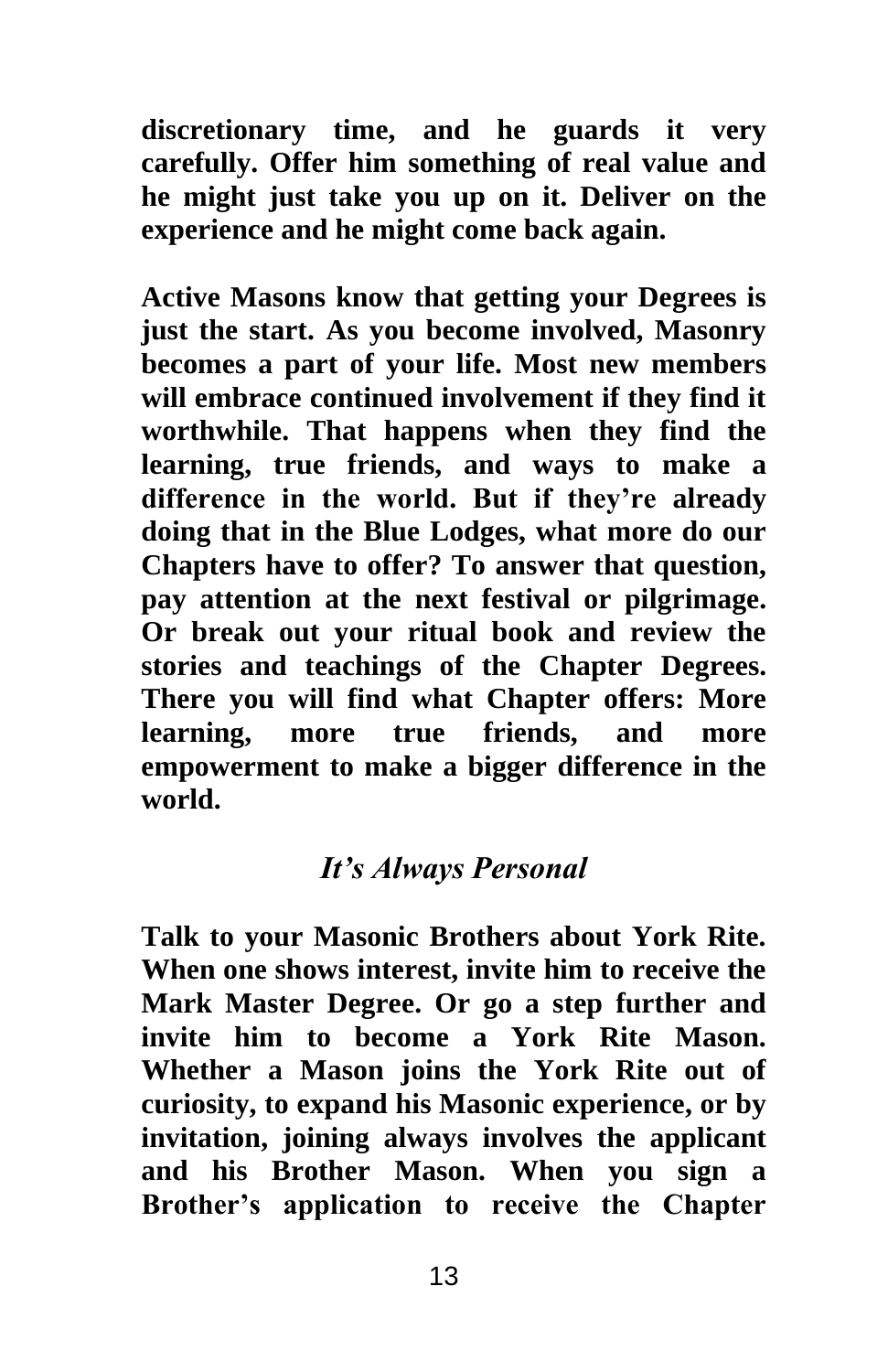**Degrees, you are doing more than processing paperwork. You are pledging your friendship and support to the new Companion-to-be. You are documenting a personal connection with him.**

**As his friend, you must be present when he receives the Degrees. As he sits in the Chapter room, hearing and seeing strange new things, when he looks around, let him see your face among the sideliners or taking a part in the ritual. Let him know that you care enough to be there. And if you can't make it, introduce the Brother to somebody who can be there to accompany him on his adventure. Remember that you don't attend a Degree just because you have a part in the ritual. Rather it is because somebody is becoming a Royal Arch Mason, a fellow Companion, and you are there to welcome him, to help him understand the lessons, and to be glad he joined your Chapter.**

# *Knowing Things*

**It is okay not to know something. Nobody was born knowing anything. Everything you know, you had to learn. You can learn by reading. But you learn better by doing. And you learn the best when somebody guides you and shares his experience. That's why successful people almost always have a mentor. That is where we, as York Rite leaders, play our part as teachers and mentors. That is where we let our light shine.**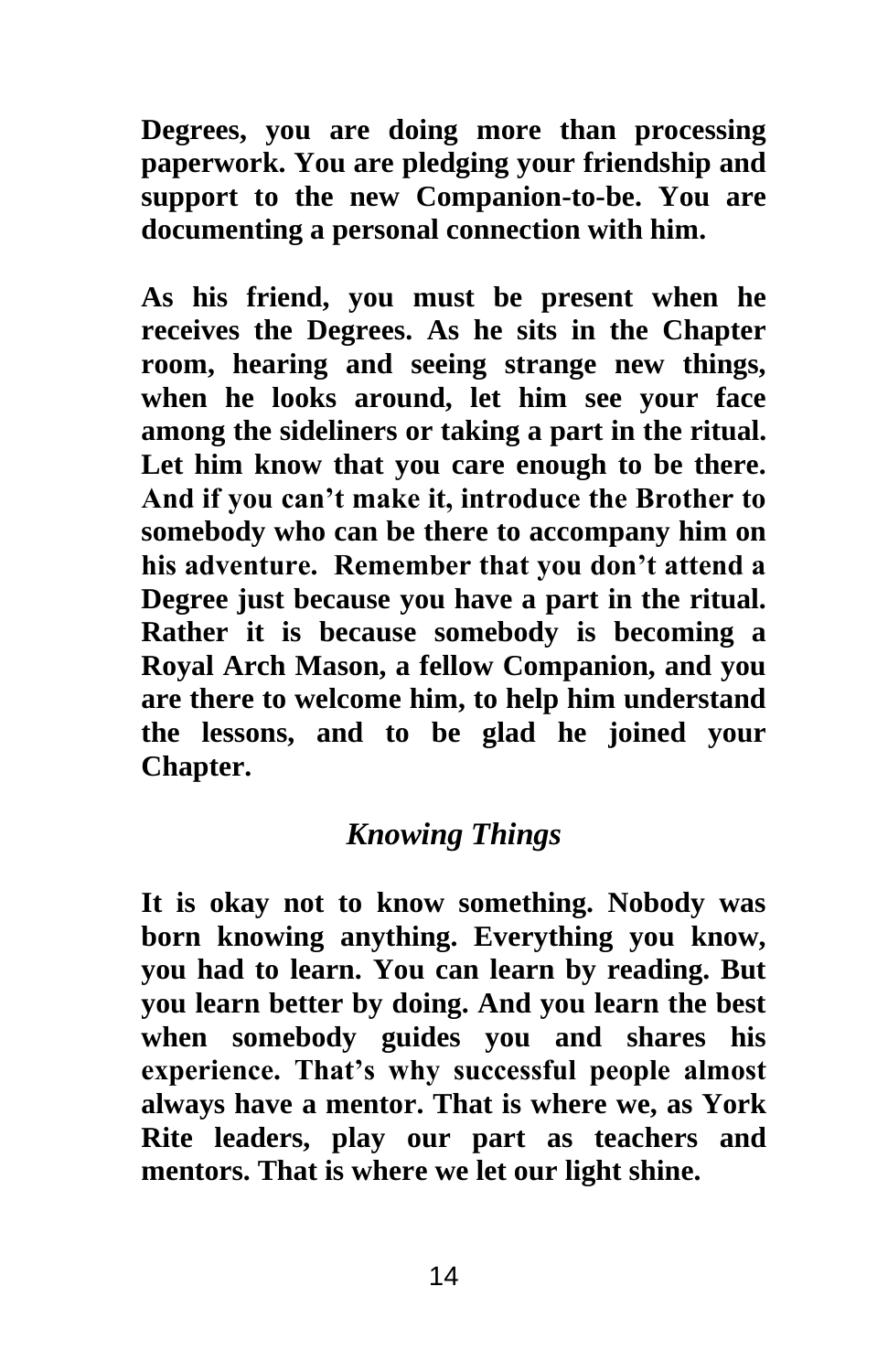**In your Chapter, when a young member asks you how to do something, don't tell him "You should already know that". The Companion** *already* **knows — that he** *should* **know — and he** *wants* **to know — but he does** *not* **know — therefore he is asking you, because he believes you** *do* **know. He is looking up to you as a mentor. That is a sign of respect and trust. So, validate his respect and trust by helping him to understand and perform his duty. If people come to you for guidance, it is because your light is shining. As you pass on your light, it soon kindles new lights in the Companions receiving it. We are regularly encouraged to "turn the lights off when you leave a room". Doing so saves energy and benefits the environment. But your personal light is something you want to leave on at all times. Because your light kindles light in others, it multiplies energy, and makes the world a better place. Thank you.**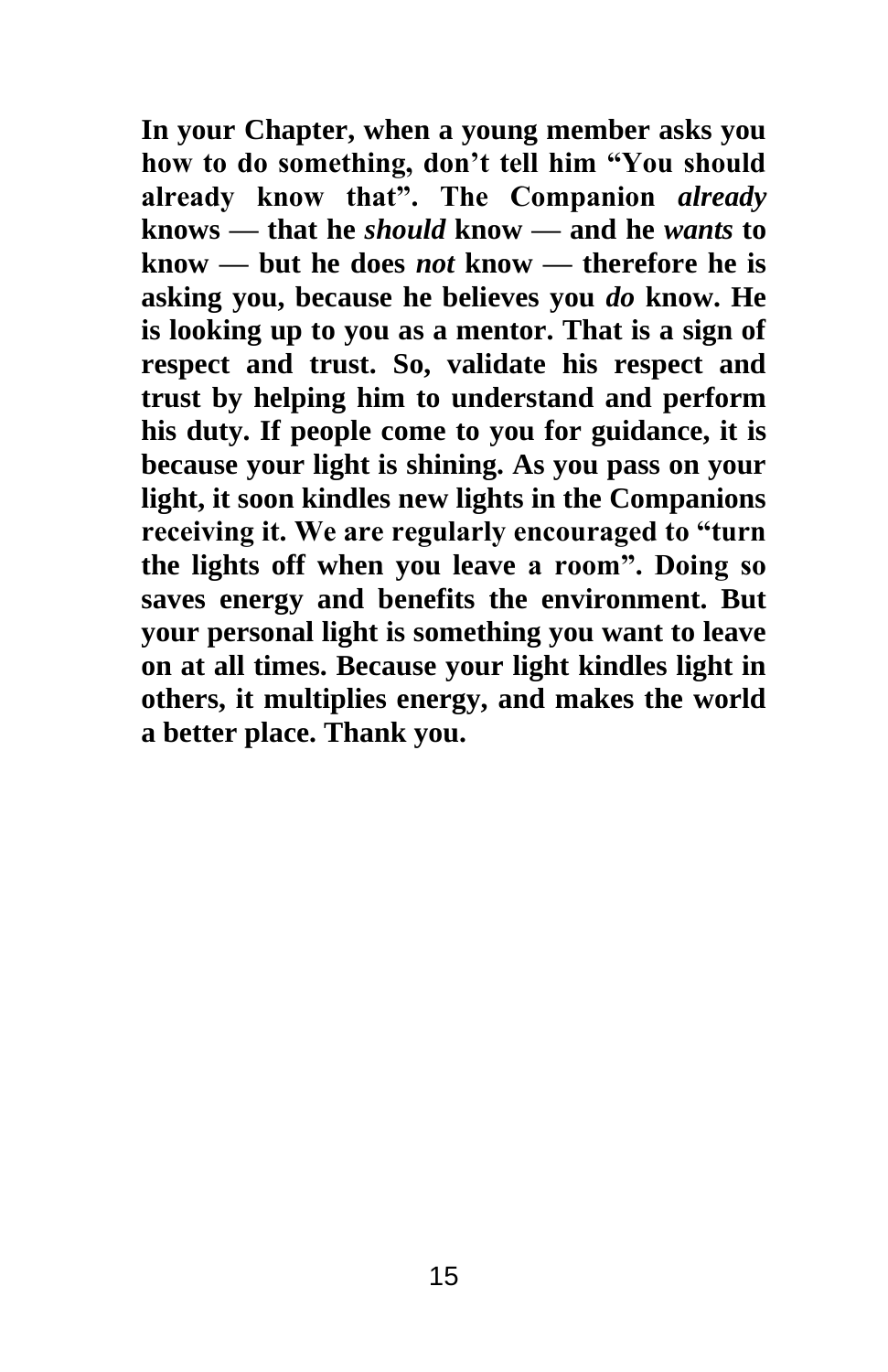# **PARTICIPATION**

### **GRAND COUNCIL ORATION, MAY 2018**

### **By Harold Kennedy**

**I have been asked by Most Illustrious Lee Whelan to share some thoughts with you today about participation and its vital importance to the ongoing wellbeing of our fraternal work. Webster's Dictionary defines participation as: to join with others in something; to take part; to have or share in something.**

**Historically, Masons have joined several Masonic Bodies after receiving their Third Degree. Some of these appendant bodies are invitational and some are not. Either way, we freely give of our time to get involved. Joining is the first act of participation. It goes without saying that we reap benefits from joining. What comes to mind is the benefit of fraternal bonding generated by our fraternal service. As we have all experienced, the danger is that we can get over-committed. Sometimes, I think we don't know when to say no. Even so, what I am saying here is that all of the Companions present at the Sessions this week appear to have found something within the framework of this organization that calls us to freely give of our time,**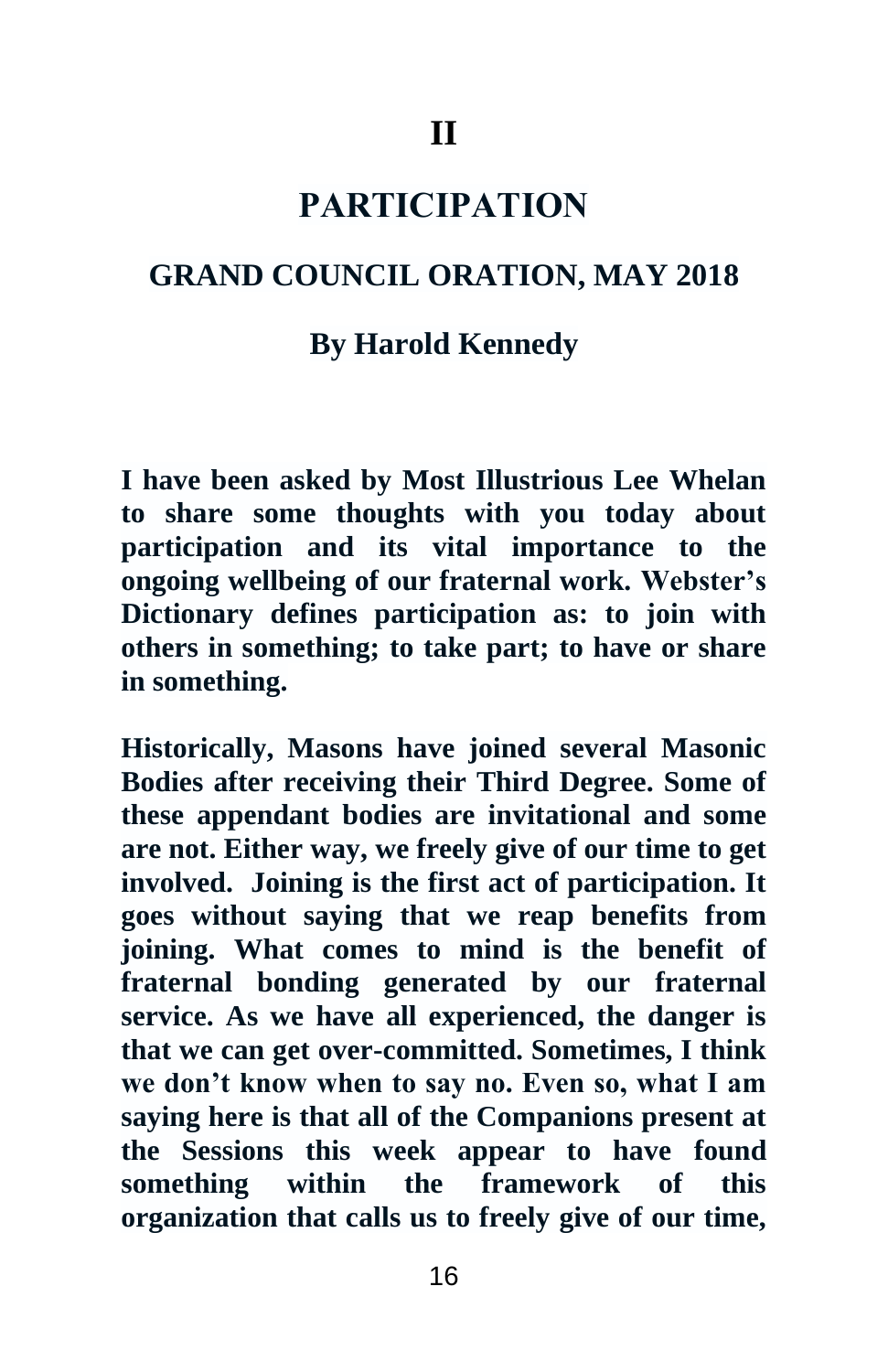**to volunteer and participate. We all get something out of this fantastic order.** 

**But what of those who do not? What is it that causes many who join Masonry to decide that further participation is not needed or even desired? Or, why is it that many of us see excited new members lose their interest only to drop out rather quickly? Is there something we missed when receiving new members? Are we not as welcoming to some but more welcoming to others? How can we expect this Fraternity to grow from Blue Lodge through York Rite if we don't know how to stir enthusiasm for participation?**

**Let's take a brief look at some activities that can be used to increase participation.** 

## *#1 Meetings*

**All bodies have monthly meetings. What makes a successful meeting? It depends on who you ask. Most meetings exist to conduct business: Pay the bills, discuss maintenance issues, financial matters, vote on new applicants, state upcoming events. Doing just these necessary elements alone, however, makes for a very dull meeting. We need something more.**

**One idea tried in Blue Lodges, York and Scottish Rites, is Masonic Education. Education involves delivering a talk upon a topic of interest in**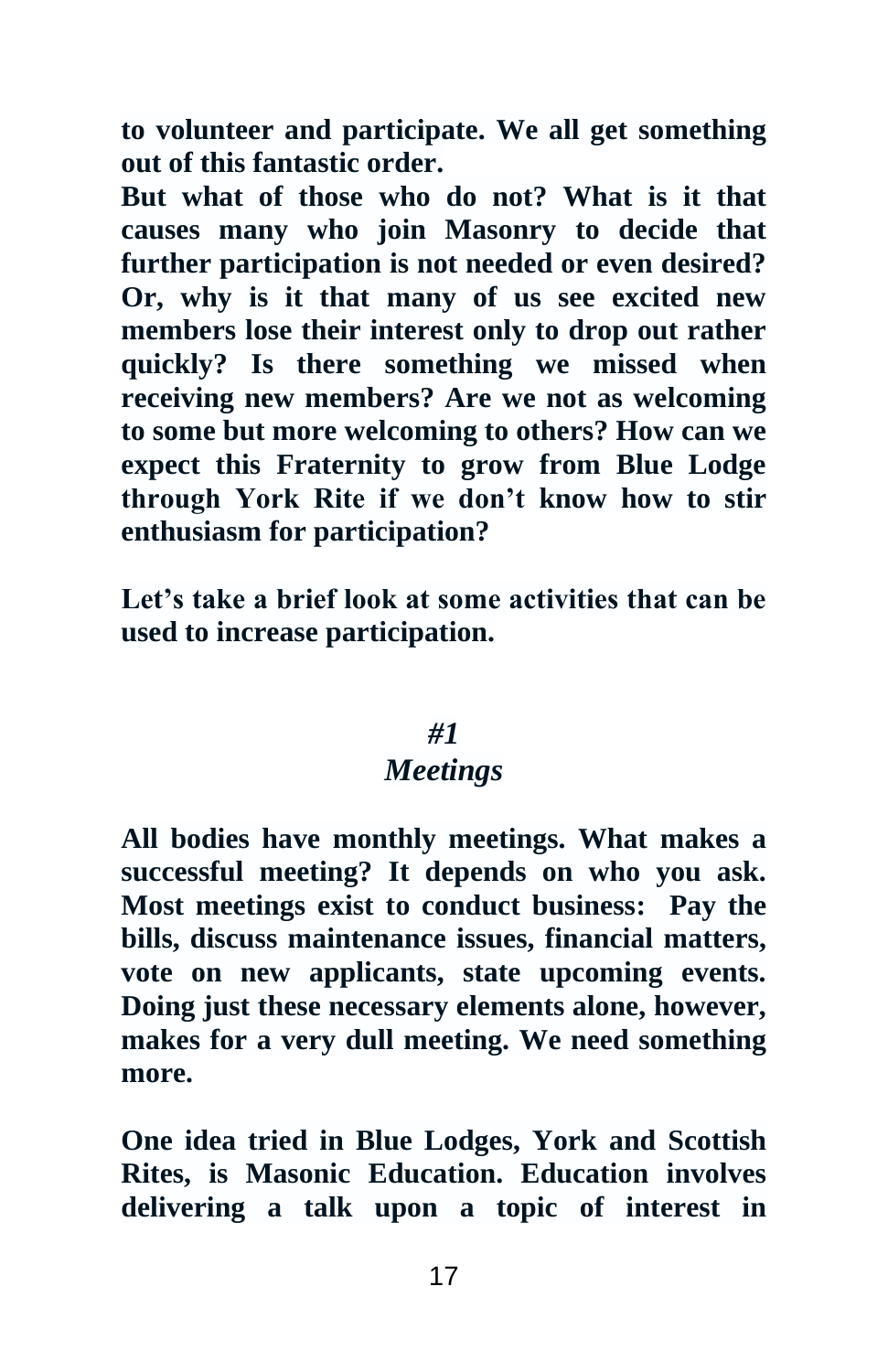**Masonry. An artifact from the Craft may also be displayed followed by a discussion. Members enjoy learning something they may never have been aware of before. I have noticed when Masonic Education is delivered at meetings it gives a bump to the tenor of the meeting. It is not just business. I encourage this type of activity at our York Rite meetings. Who knows? The guys may want to have group discussions on weekends. We need to have meetings to keep our affairs in order. But we can also stimulate thought as well. This is one way to also encourage people to show up to the meetings and:** *participate***.**

#### *#2*

## *Degrees*

**Councils confer the Cryptic Degrees at Festivals. This ensures candidates for councils will receive the two mandatory degrees and become full members. However, perhaps a better way to forge a good starting relationship with new members is for councils to begin conferring degrees in their own councils at the lodges or meeting places where they meet.** 

**A new candidate will be impressed with receiving the conferral at the Lodge where their Council meets. This will help strengthen the bond of fraternity. And members who participate in conferrals will enjoy participating in their councils. This will also help with a better understanding of**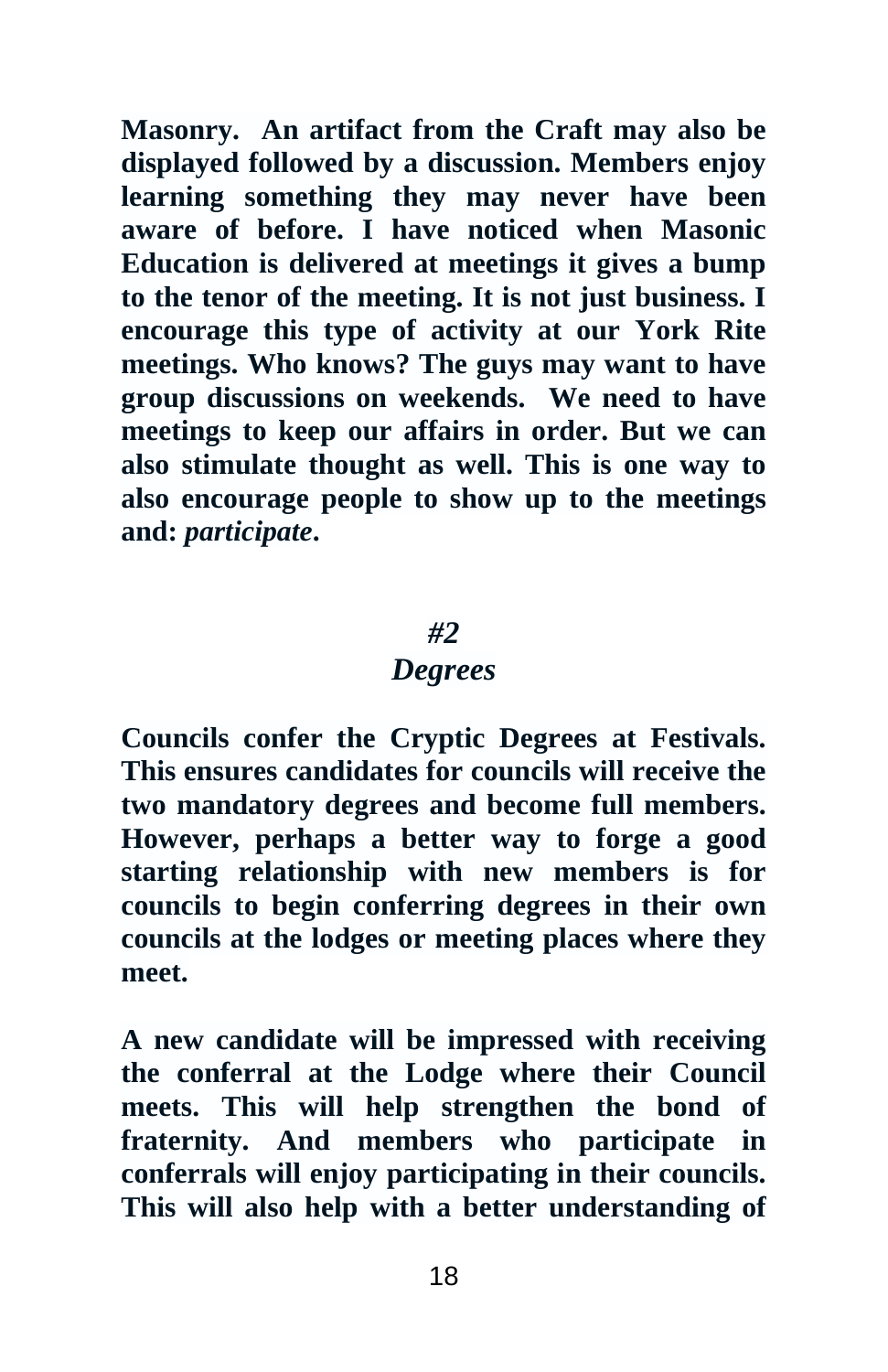**the meaning of the degree. And it will help with knowing rituals better. I received my council degrees in my home council. At Alhambra Council where I am a member we conferred the Royal Master Degree upon a new member. He was impressed. The bonds of Fraternity were strengthened. Increased conferral of degrees in home lodges promises greater lodge participation both by its members and the newly conferred members.**

#### *#3*

# *Work Parties*

**Lodges need continual upkeep. A good way to create fellowship and get constructive projects completed is through work parties. The work must be organized in a manner that will tap into a person's work mold. Someone may volunteer and then be given an assignment he is not suited to perform. Make this person feel welcome when he shows up. Give him coffee and a doughnut and start with some good conversation. This Companion needs to feel welcome. Be sure to give him a job he is comfortable performing. And make sure to recognize his abilities and keep the conversation friendly. You will discover traits this person has to offer to help with maintaining the Lodge and he will want to become more involved with Council/Lodge activities.**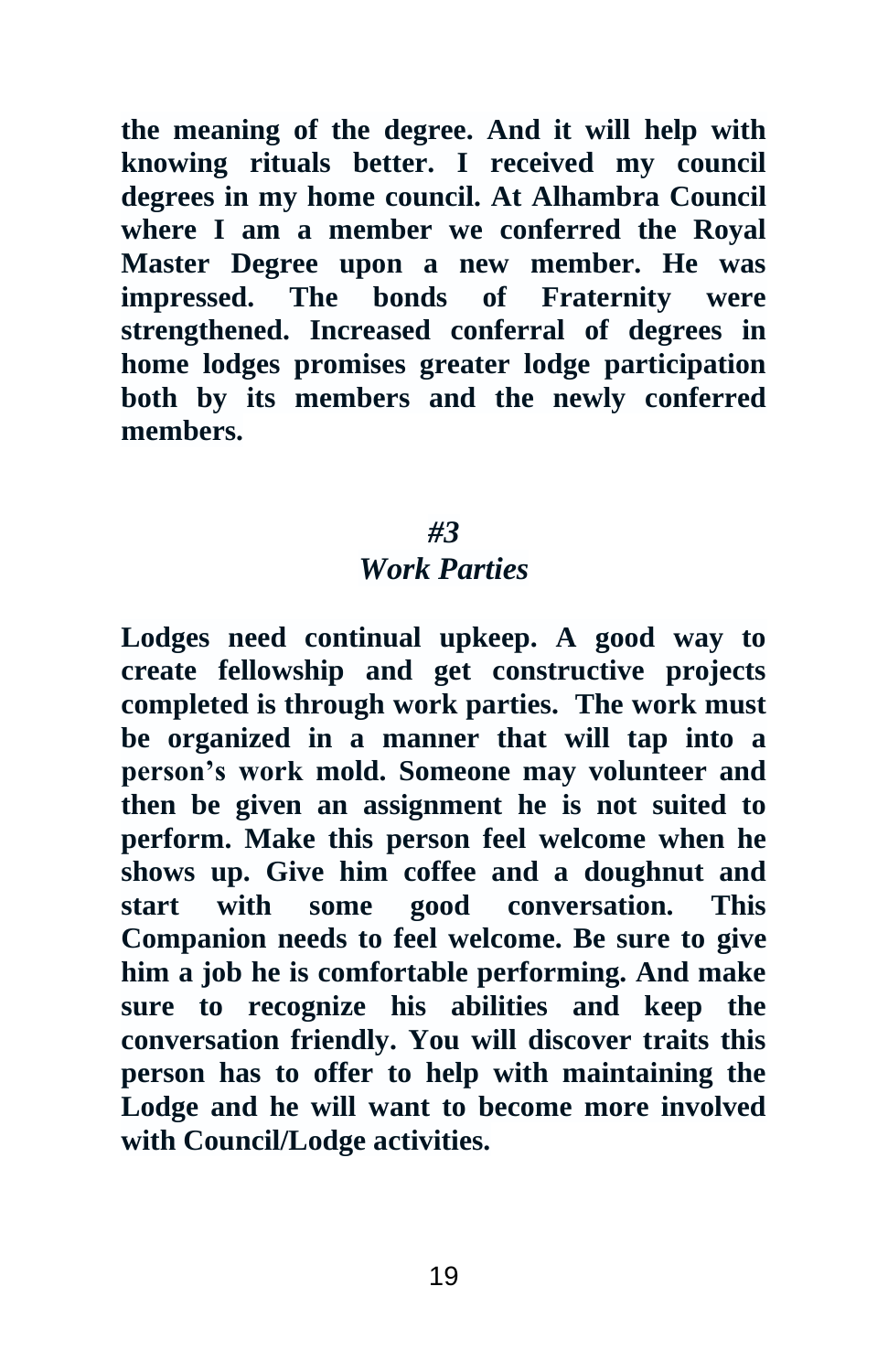# *#4 Events*

**Thinking of an event, or events, Companions may be interested in attending is challenging. It involves manpower and material. Ladies should be included at some of the scheduled events. If some of the events are for Masons only have a separate event involving the Ladies. Ask Companions for their input on what they would want attend. Look online for suggestions.**

**The following suggestions were taken from the email membership awareness by David R Bedwell:**

- **Give someone a job greeting new members.**
- **Never let a Companion sit alone.**
- **Follow up with a personal note to a new member thanking him for being with you in Council.**
- **Give members a questionnaire they can use to evaluate fellowship or Council activities.**
- **Don't waste time during your meetings. By making your meeting more of an event, adding some excitement or interest to the meetings will bring members back.**
- **Ask every member to be involved by accepting an assigned date to lead a discussion in Freemasonry. MSA Short Talk Bulletins are valuable for assistance.**
- **Attendance is directly related to the feelings a man has about joining other men in a fraternal setting. Attendance is also related to having a good time. If they do not find fellowship, friendship or the**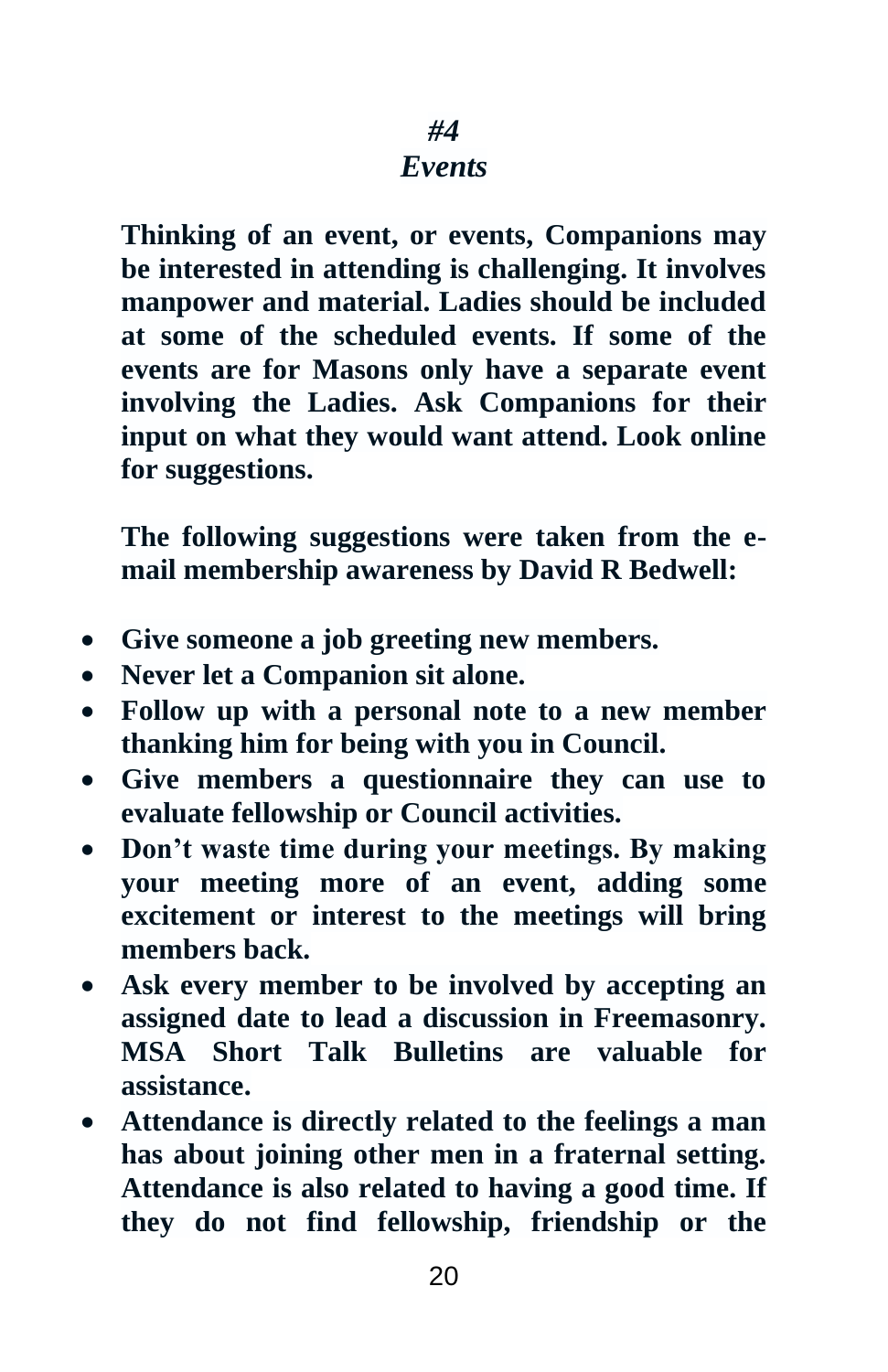**connection they expected in their Council, they will not come back.**

**In closing I would say the one thing a member can say to a newly joined member is this: "Say Companion, can you give me hand? I could really use your help."** 

**Personalize the experience. Make this person feel truly welcomed and needed. If we make it personal and engaging, increased participation will be the fruit of our labors.**

**Companions it has been an honor and a privilege to serve as Orator for the past year.**

**Thank you for your time today.**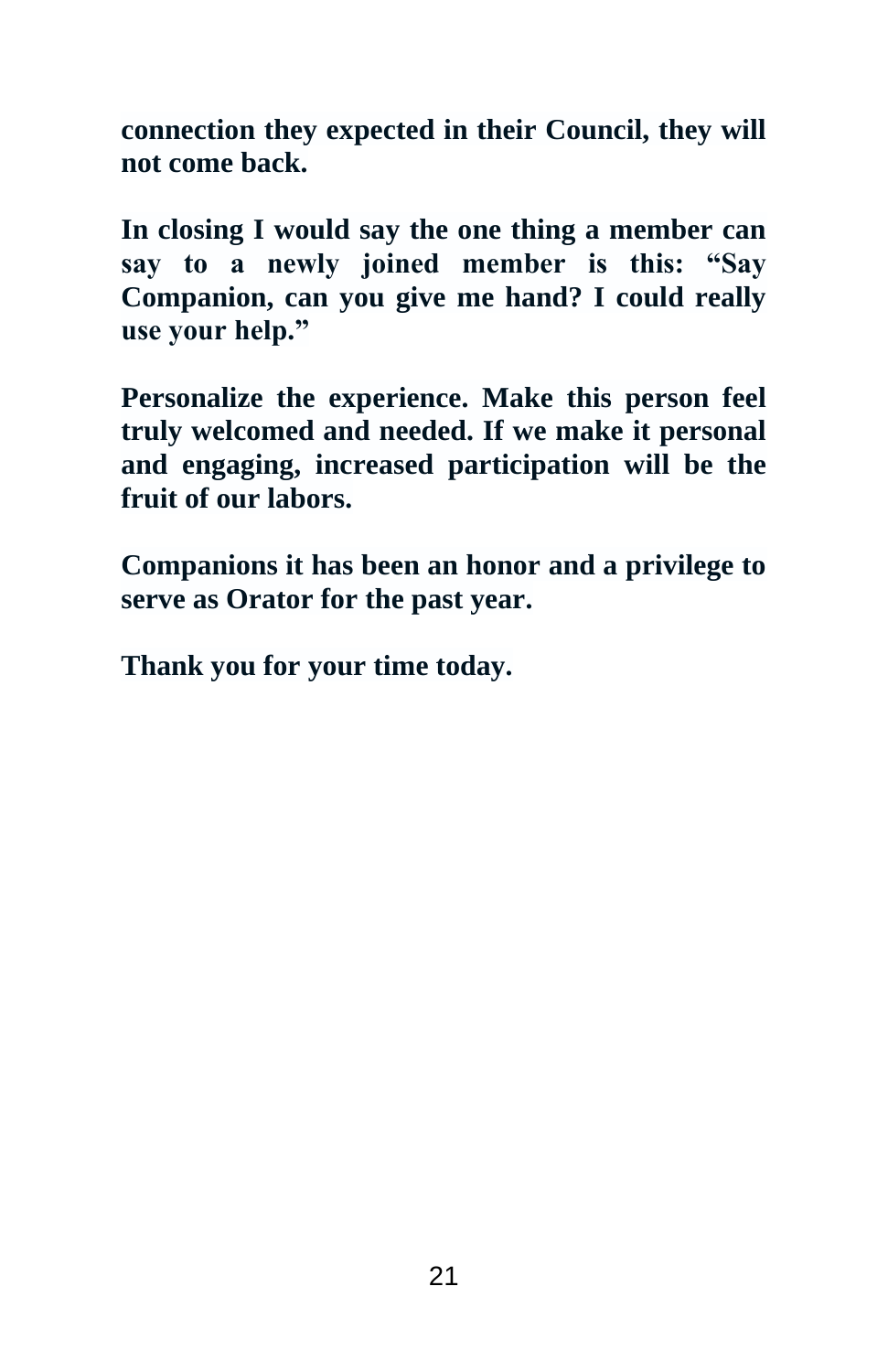# **CALL TO VESPERS, 2018**

## **By Raymond Davies**

**Our Holy Father has given us this day to experience the glorious works of His creation and all its wonders. As we approach the evening of this day, let us pause to reflect on those who He caused to be our Companions, leaders, and mentors while they were in this earthly existence.**

**And let us especially reflect on our Creator's Love for us.** 

**We offer our prayers of thanksgiving when we read From Psalm 117:** 

*"You are my God, and I will give thanks to You: You are my God, and I will exalt You. I will give thanks to You, O Lord, for You have heard me, and have become unto me a salvation. Give thanks to the Lord; for He is good: for His mercy endures forever."*

**With the quietness of reverence, we now take time from the duties of our day to approach the throne of Grace for an uplifting of our spirits and to honor those recently departed from our presence.** 

**Join with us now as we cause our minds to reflect on the truth of the Love of our Father, and the Salvation gained by the loving gift of our Lord and**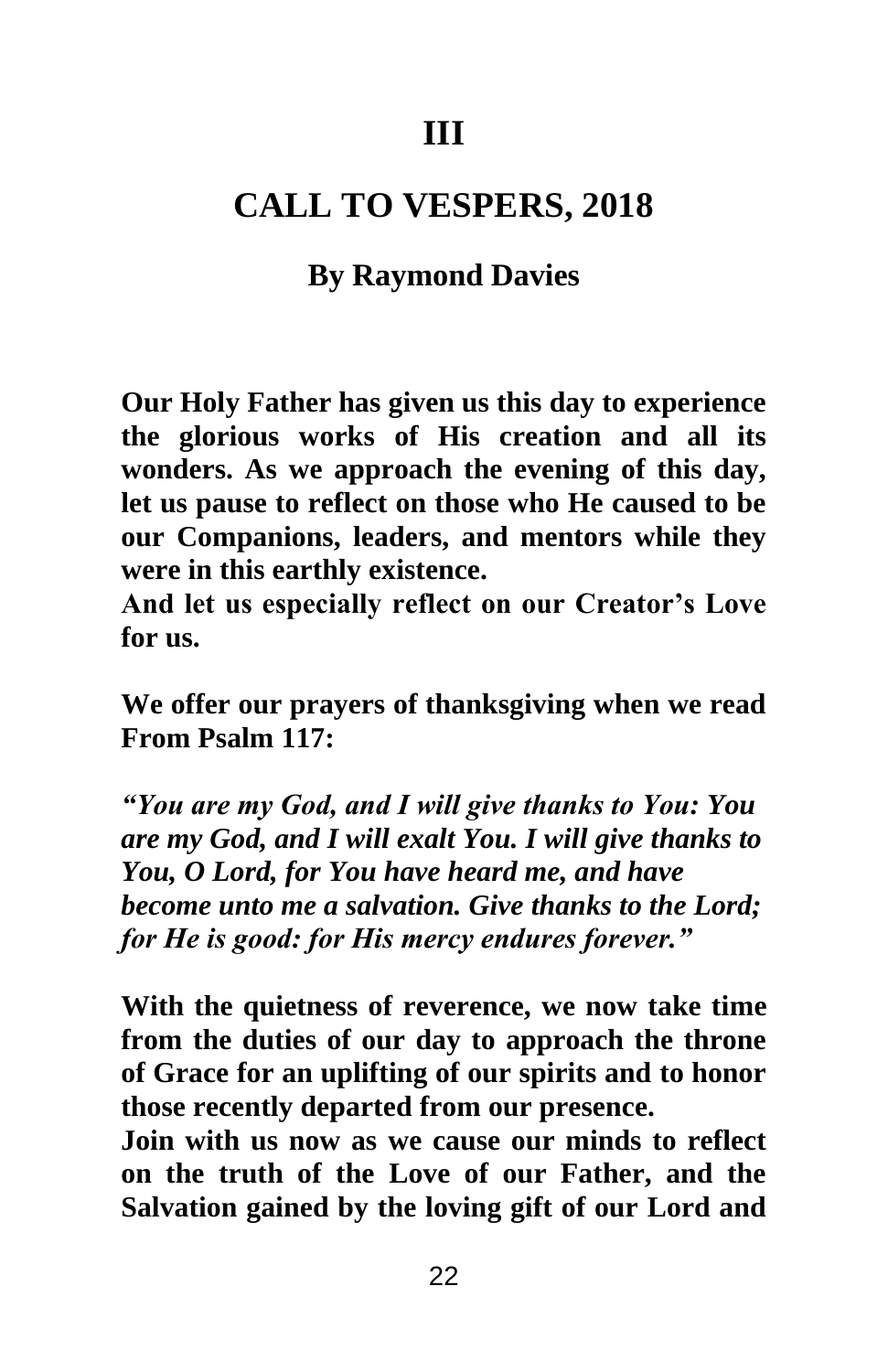**Savior. We can feel the Father's call for this time of vespers, as He bids us to come to His throne and pray.**

# *Invocation*

**Holy and Merciful Father; we now come before Your throne with praises and thanksgiving for Your Saving Grace, We thank you for the sustaining gifts of Your Spirit. We thank You for bringing us together safely under Your loving protection. As we express our gratitude for the glories of Your Everlasting Light, we seek Your guidance. May our thoughts and voices be acceptable offerings unto You.** 

**Gracious and caring Father, we are well aware of our own limitations; so we approach Your Presence with the sure faith that Your Grace will strengthen us to bear the burdens that we must all face while in this world.** 

**Father, Your sacred word reminds us that it is important that we be concerned with the needs of those less fortunate than ourselves. Strengthen us as we labor to reach those in need of comfort with the message of Your Grace. May we always seek to serve You by serving the needs of those whose burdens are even greater than our own. It is by this service that we may display that we are followers of Christ, and it is in His name and from His instruction for all His disciples that we now pray together:**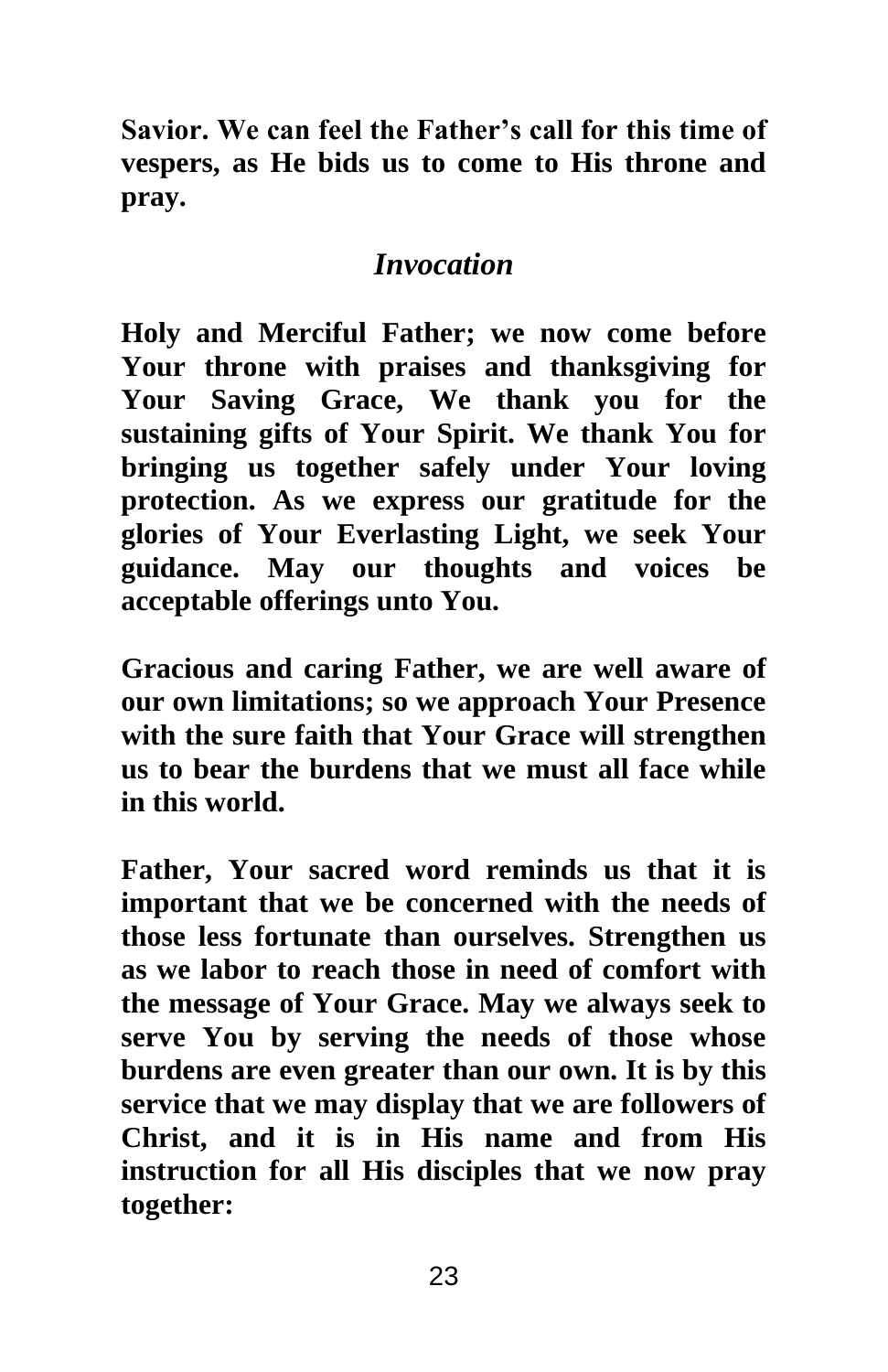*Our Father, Which art in Heaven, hallowed be Thy name. Thy kingdom come, Thy will be done in earth, as it is in Heaven. Give us this day our daily bread. And forgive us our debts, as we forgive our debtors. And lead us not into temptation, but, deliver us from evil; for Thine is the Kingdom, and the Power, and the Glory, forever. Amen* 

#### *Pastoral Prayer*

**Holy and Merciful Father, as we turn our attention to You, may the remembrance of the inspiring ideas of Your divine scripture fill our thoughts, so that the sure knowledge of Your divine presence among us will influence all that we do, and bring Glory to You. May our thoughts always be worthy of Your Holy Presence. As followers and laborers for Your Son Jesus Christ, we claim your gift of Grace; and with a heartfelt gratitude to our Savior, we are very much aware of how far away from You we would be without Him, and we are equally aware of how close to You He has brought us. Father of us all, Your scriptures remind us that we have a responsibility to reach others with the messages of our Savior. We pray for Your comfort for those whose burdens may be even greater than our own. May the benefit of the touch of Your Glory in our lives inspire them and make their burdens bearable. May we serve You with acts of caring for all Your children. For these things Lord, we seek**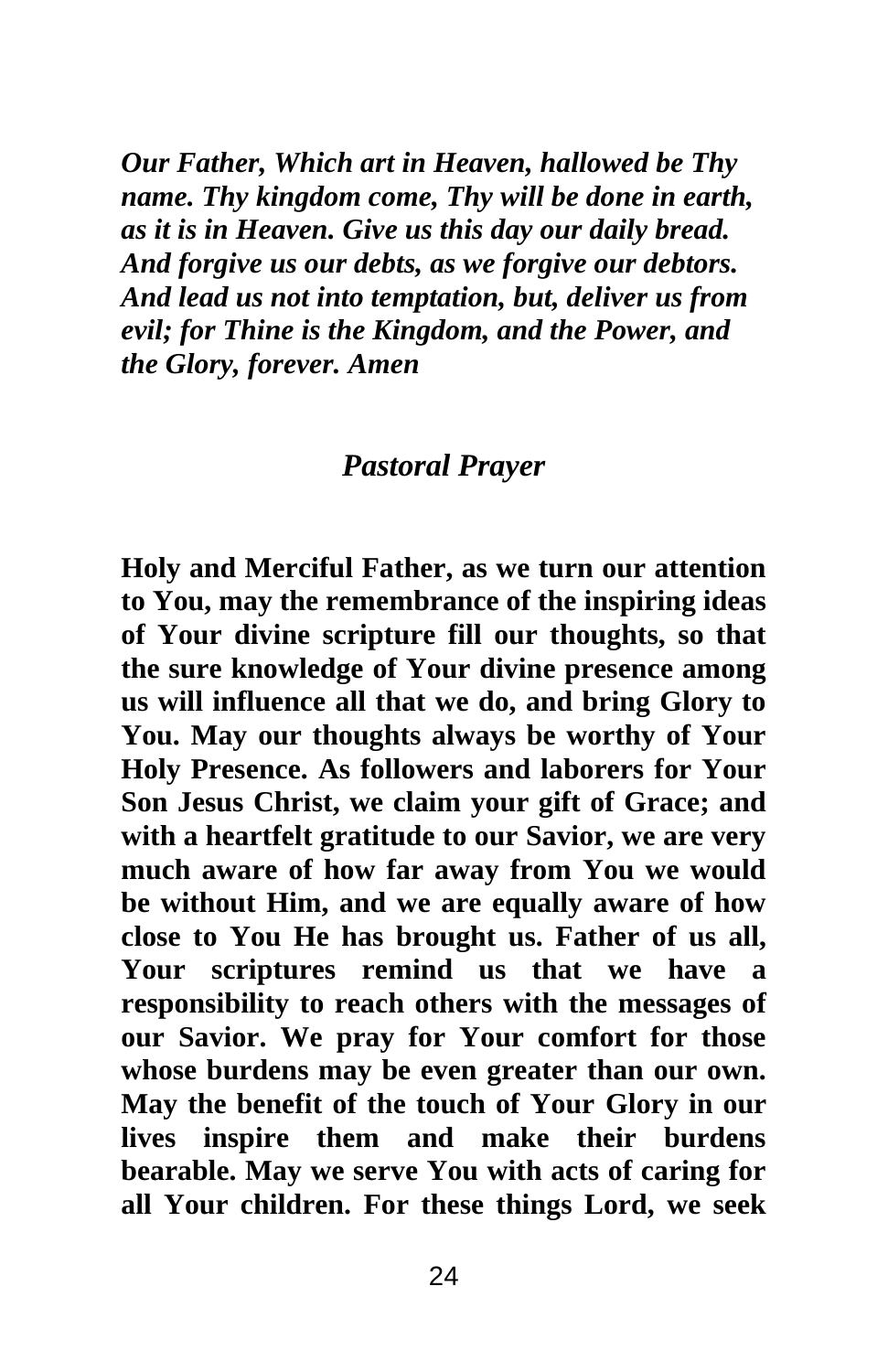**Your divine blessing, through Your gift of Grace, Jesus Christ, our Lord and Savior.** *Amen.*

**Old Testament Scripture 1 st Chronicles, Chapter 23; Verses 27 through 32**

**According to David's final instructions, the Levites twenty years old and up were counted.**

**Their job was to help Aaron's descendants in the service of the LORD's temple. They were to take care of the courtyards, the rooms, ceremonial purification of all holy items, and other jobs related to the service of God's temple. They also took care of the bread that is displayed, the flour for offerings, the unleavened wafers, the round cakes, the mixing, and all the measuring.**

**They also stood in a designated place every morning and offered thanks and praise to the LORD. They also did this in the evening, and whenever burnt sacrifices were offered to the LORD on the Sabbath and at new moon festivals and assemblies.** 

**A designated number were to serve before the LORD regularly in accordance with regulations. They were in charge of the meeting tent and the holy place, and helped their relatives, (the descendants of Aaron), in the service of the LORD's temple.**

# *In Memoriam*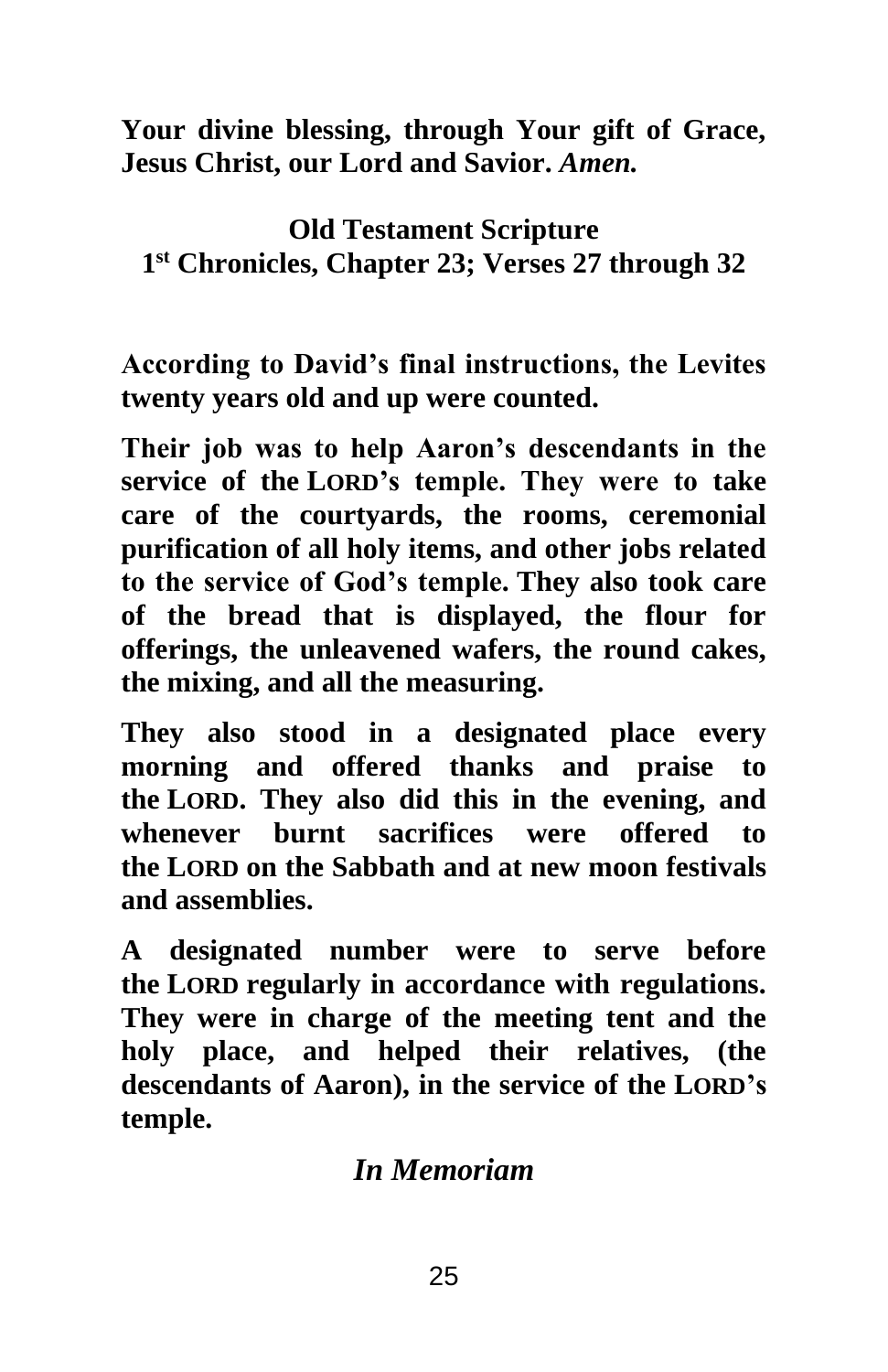**While we pause this afternoon to remember all Sir Knights who passed through the final veil this past year, we especially note those whose labors while with us have left deep footprints for us to follow as we strive to serve our Savior:**

**Most Eminent Sir Knight Paul Edward McElwain, KYGCH Past Right Eminent Grand Commander of the Grand Commandery of Knights Templar of California Born November 1, 1933 in San Diego, California Entered the Supreme Asylum on September 8, 2017**

**Most Eminent Sir Knight Richard Thomas Cooper KYGCH Past Right Eminent Grand Commander of the Grand Commandery of Knights Templar of California Born November 24, 1930 in Columbus, Ohio Entered the Supreme Asylum on November 9, 2017**

**Most Excellent Companion Herbert Eugene Neely, KYGCH Past Grand High Priest of Royal Arch Masons in California Born November 18, 1923 in Oklahoma Entered the Supreme Asylum on April 29, 2017**

> **Most Excellent Companion John David Phinney, KYGCH**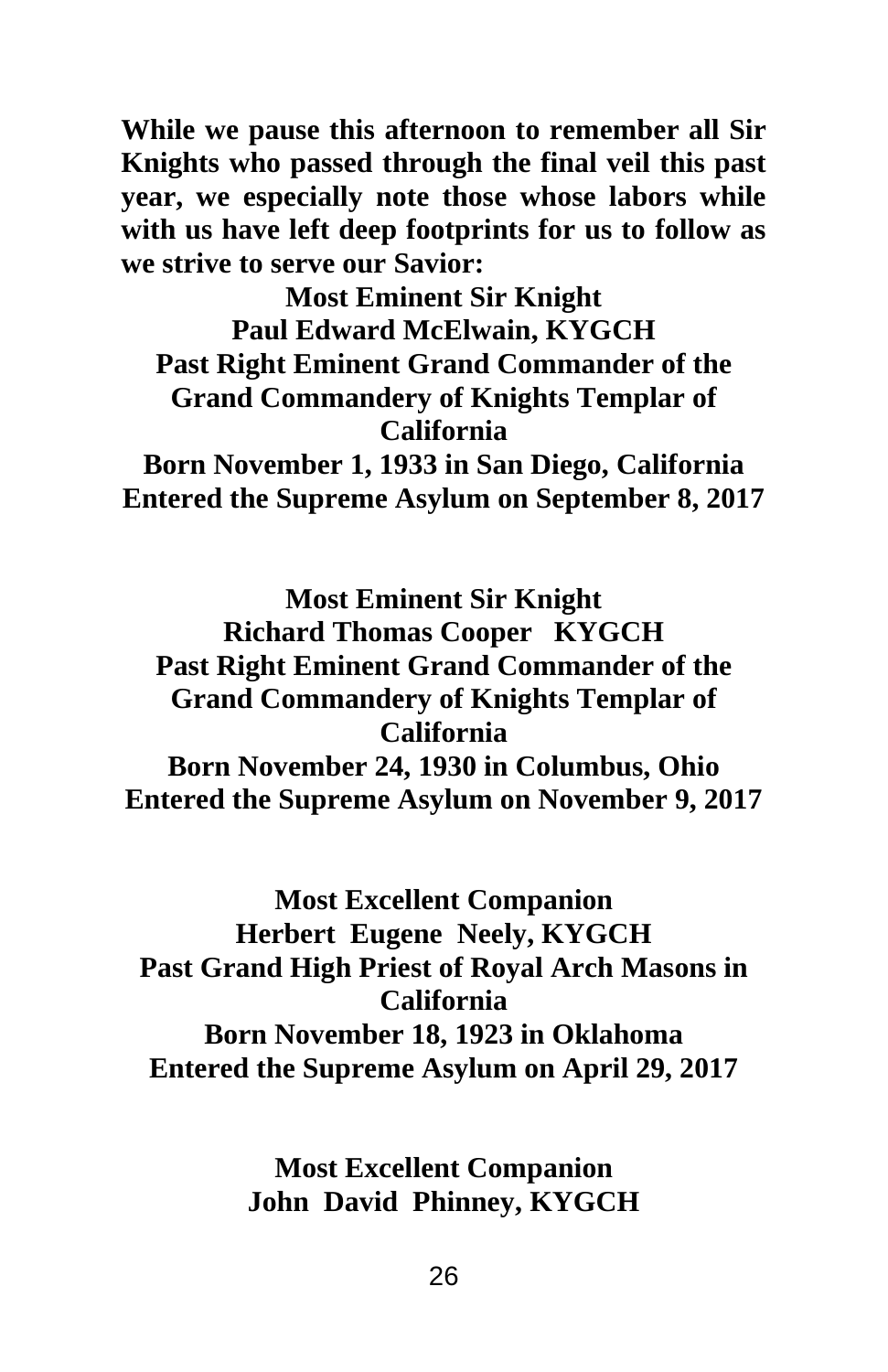### **Past Grand High Priest of Royal Arch Masons in California Born February 11, 1921 in Oklahoma Entered the Supreme Asylum on July 28, 2017**

**Most Excellent Companion George Feick Jr., KYGCH Past Grand High Priest of Royal Arch Masons in California Born September 25, 1927 in Pennsylvania Entered the Supreme Asylum on April 22, 2018**

**Right Excellent Companion Frederick Gilbert KleynIII Past Grand Lecturer of Royal Arch Masons in California Born May 30, 1939 in Jackson, Mississippi Entered the Supreme Asylum on May 24, 2017**

*New Testament Scripture Second Colossians, Chapter 3: Verses 17 - 24*

*And whatsoever ye do in word or deed, do all in the name of the Lord Jesus, giving thanks to God and the Father by him.*

*Wives, follow your husband's leading, as it is fit in the Lord.*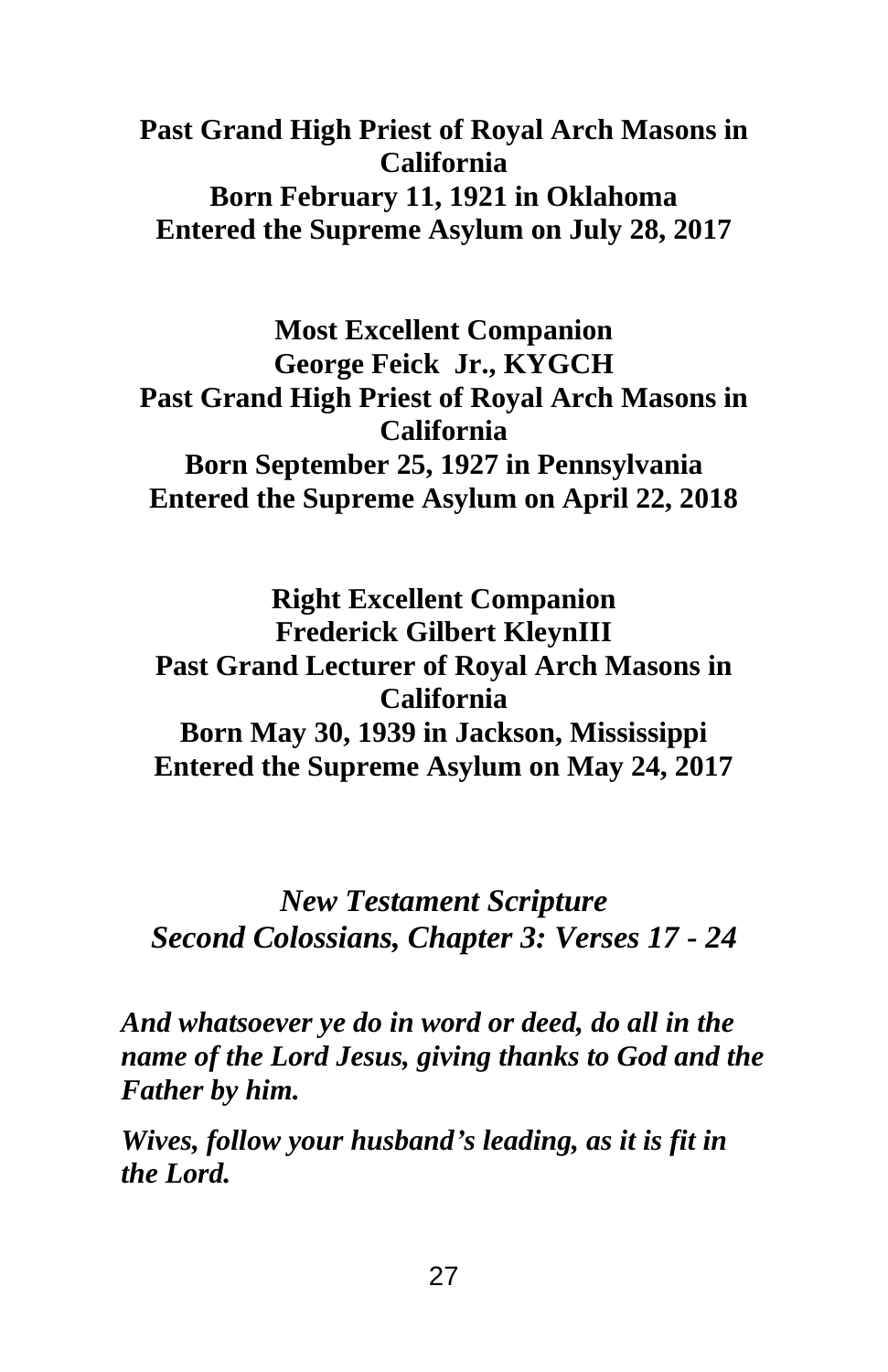*Husbands, love your wives, and be not bitter against them.*

*Children, obey your parents in all things: for this is well pleasing unto the Lord.*

*Fathers, provoke not your children to anger, lest they be discouraged.*

*Servants, obey in all things your masters according to the flesh; not only while someone is watching, as those who act falsely; but in singleness of heart, fearing God;*

*And whatsoever ye do, do it heartily, as to the Lord, and not unto men;*

*Knowing that of the Lord ye shall receive the reward of the inheritance: for ye serve the Lord Christ.*

# **VESPERS MESSAGE**

# *SERVE THE CAUSE*

**After experiencing a spiritual awakening after a lengthy visit with Pat Boone, rock star Bob Dylan wrote a song that begins with the lyrics:**

*"You may be an ambassador to England or France You may like to gamble, you might like to dance You may be the heavyweight champion of the world You may be a socialite with a long string of pearls.*

*But you're gonna have to serve somebody, yes indeed*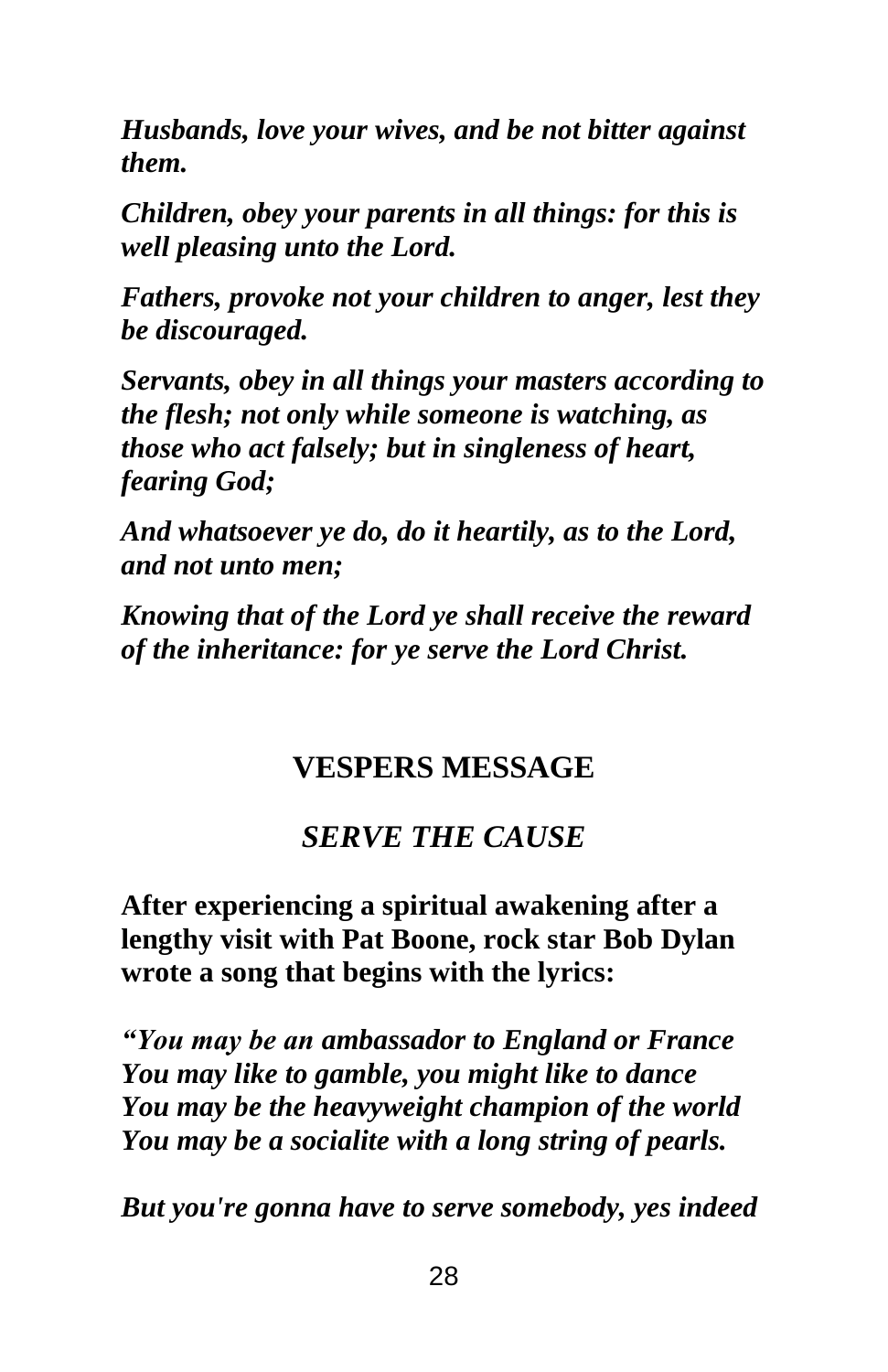*You're gonna have to serve somebody, It may be the devil or it may be the Lord But you're gonna have to serve somebody."*

**From the Twenty-Third Verse of the Third Chapter of the Epistle of Paul the Apostle to the Colossians we read the instruction:** 

*"And whatsoever ye do, do it heartily, as to the Lord, and not unto men;"*

**This is the inspirational scripture chosen to guide the actions of this Grand Commandery this past year, and this chosen passage of scripture is followed in Colossians by the passage** 

*"Knowing that of the Lord ye shall receive the reward of the inheritance: for ye serve the Lord Christ."*

**These passages begin with an instruction that we are to be passionate in our service, intending our efforts to be serving our Savior and notexpecting any thank you from society.** 

**As members of our Orders, and, as members of an old-line fraternity, we are facing a daunting period of time. But, since we expect to prevail in the long term, it is necessary for us to understand and emulate those who were here before us, by maintaining our dedication to our commitments of faith, and by taking appropriate actions that are befitting those commitments. It is our task to exert our efforts to serve for the honor of the Lord.**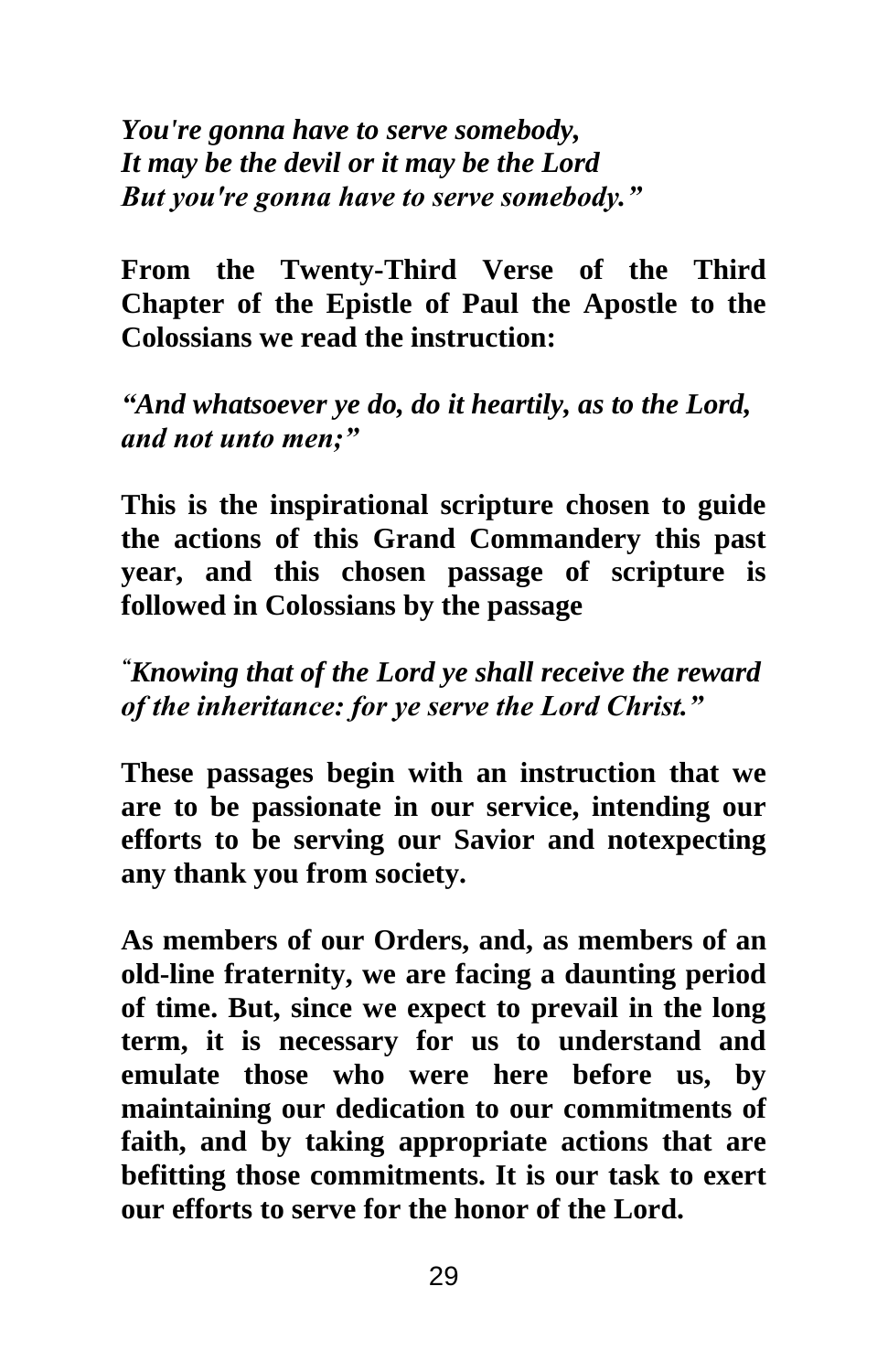**When faced with a difficult task, it is always a problem to maintain focus and dedication. But maintaining focus and dedication during difficult times is imperative if success is expected.** 

**We must be dedicated to our cause and be laborers for the Lord with the same fervency as those whom we are honoring this afternoon. Those who were our friends and mentors.**

**The Sir Knights we honor this afternoon lived lives heartily working for the cause. They are examples of how we should live our lives. Not displaying our beliefs only one evening a week to look good and feel good, but with the switch turned on all the time to the glory of God**.

**The Companions and Sir Knights we honor today honored our Holy Father and sought his guidance faithfully in their daily lives. They held dear their families, respected their elders, and were considerate of their fellow citizens by being civically responsible in their communities.** 

**This was not always an easy path, and it likely never will be. Much of the history of the past half century contains significant amounts of society's thoughts that are self-serving. We now regularly encounter the attitude that everything is revisable based on the perception and rationalization of each individual; that all rules, laws, and regulations should be occasionally examined and revised to reflect changing opinions; and that all**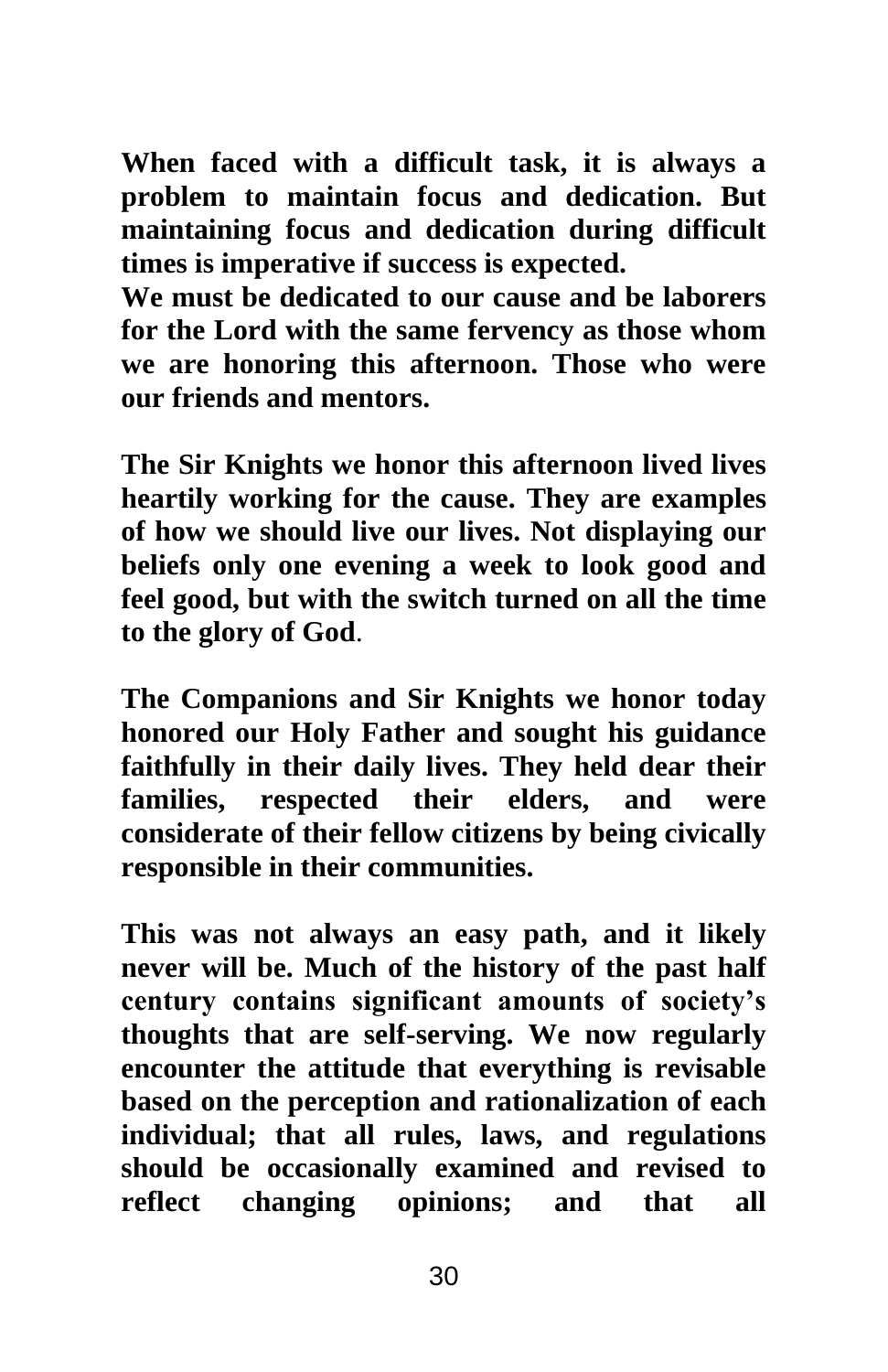**accountability should be imposed in accordance with the input of the errant individual's opinion. This translates to a situation where much of society is now acting as though there are no rules; that we no longer have any need of being civil or considerate of one another;that another person's safety is not our concern;that reaching out and helping the less fortunate is the responsibility of others in the community that are believed to be better able to provide those resources.** 

**But in our ranks there were and are those who make the pathway of a worthwhile life clearer. Those we honor today paid heed to the words of our Savior that humbleness and humility should be reflected in prayer and action. They paid heed to the words of Jesus pointing to the responsibility of displaying the truth given to us from the beginning; that we are to love one another as He loves us.**

**Those we honor today listened to the instructions in the epistles that believers are to be supportive and helpful of one another.And they lived the traditions of our Orders. They provided funds for society's needs; they provided sustenance to those lacking nourishment; they saw to it that those bare to the elements were furnished covering and shelter; they gave service to those in medical facilities; they donated their time to their communities; and they conducted their lives and occupations honestly and fairly. Never looking for pats on the back, they did these things because they were the right things to do.**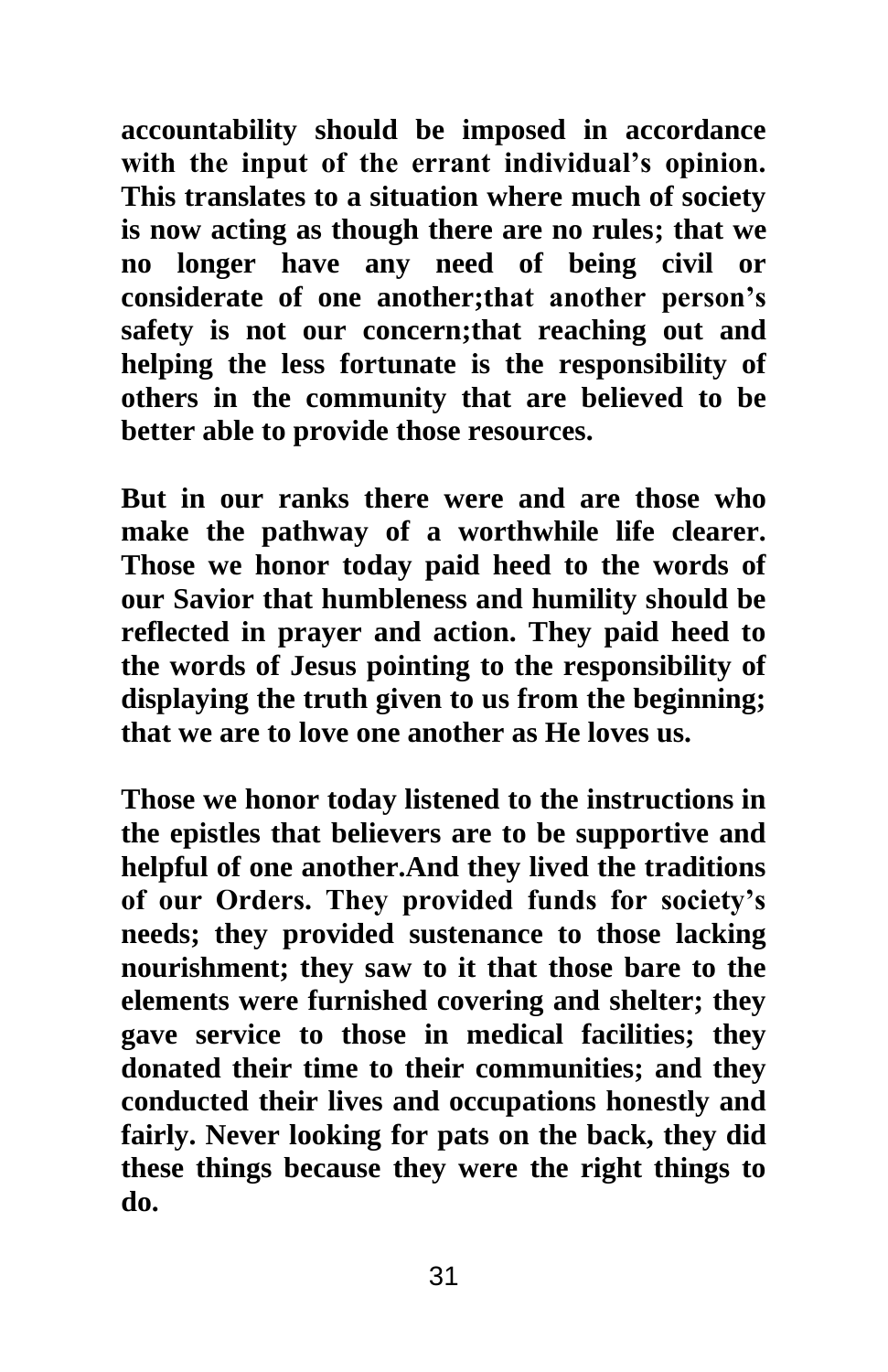**There is another song, written by the Christian artist Carman, that near the end has the lines:**

*"I have made my decision, I have stated my claim I have drawn a line in the sand and I'll not be ashamed*

*With the world behind me And the cross before By the grace of God I will serve the Lord"*

**May we, as Companions and Christian Knights, respectfully remember those who mentored us and emulate them by living the ideals of our Orders, the commandments of our Creator, and the loving instructions of our Lord and Savior. Yes indeed, we serve somebody, and like those who labored before us, and as an inspiration for those yet to come, with all our heart we serve the cause; we serve the Lord. Amen**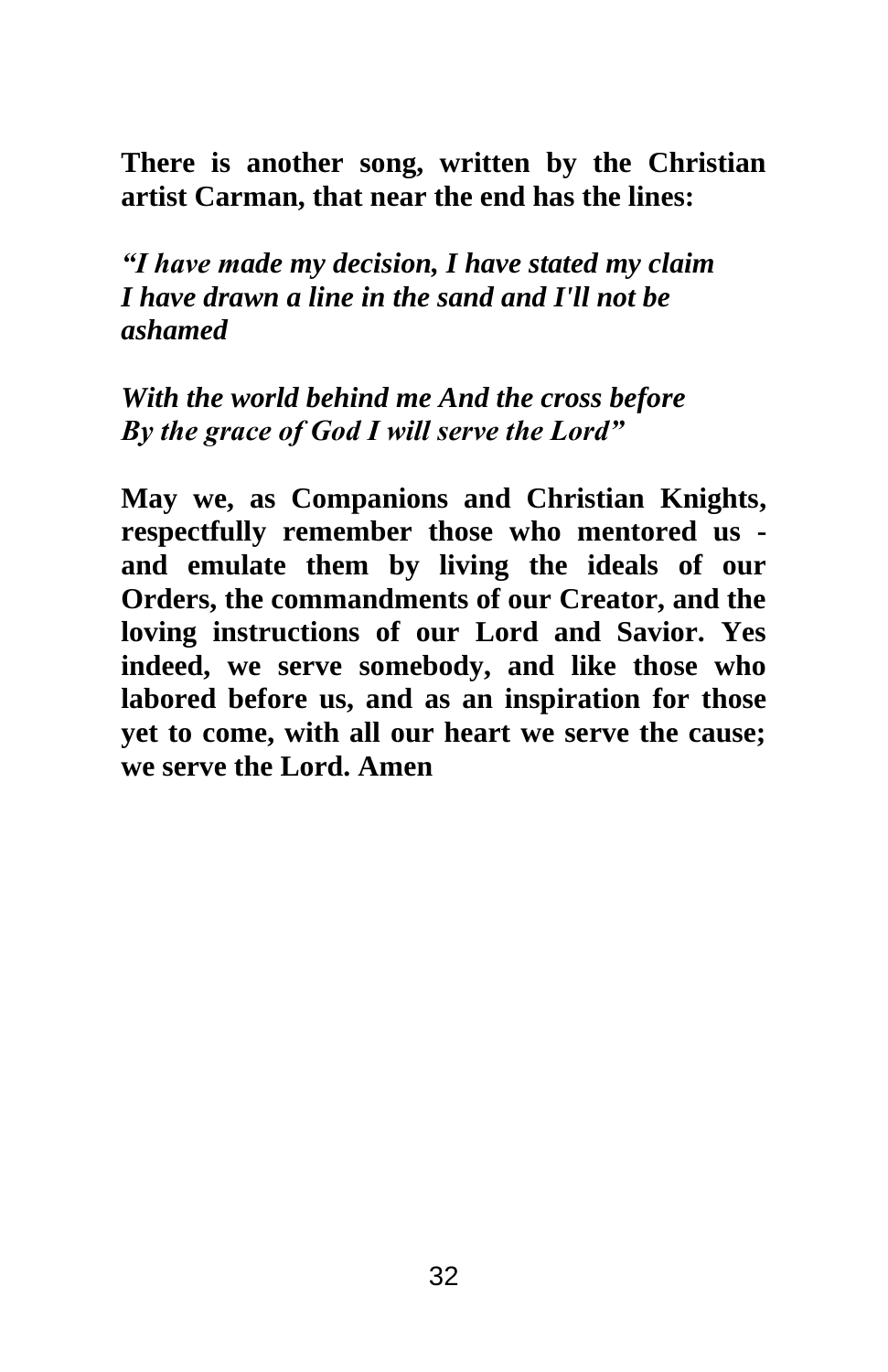# **Vesper Service for Grand Officers' Wives**

### *Opening*

It is once again our honor to add to this Vespers Service, a time to remember any lady, whose husband is a member of the York Rite, as well as a personal remembrance for any lady whose husband has served as a Grand Officer and has gone to her heavenly home this past year. In a bittersweet moment these ladies found their wings as angels and set off on their flight, safe into the arms of God to join those who have gone before them waiting their arrival as they made their way into heaven.

#### *Bible Verse*

Genesis 2:18, 22-24

*"Then the LORD God said, 'It is not good that the man should be alone; I will make him a helper fit for him.' … And the rib that the LORD God had taken from the man he made into a woman and brought her to the man. Then the man said, 'This at last is bone of my bones and flesh of my flesh; she shall be called Woman, because she was taken out of Man.' Therefore a man shall leave his father and his mother and hold fast to his wife, and they shall become one flesh."*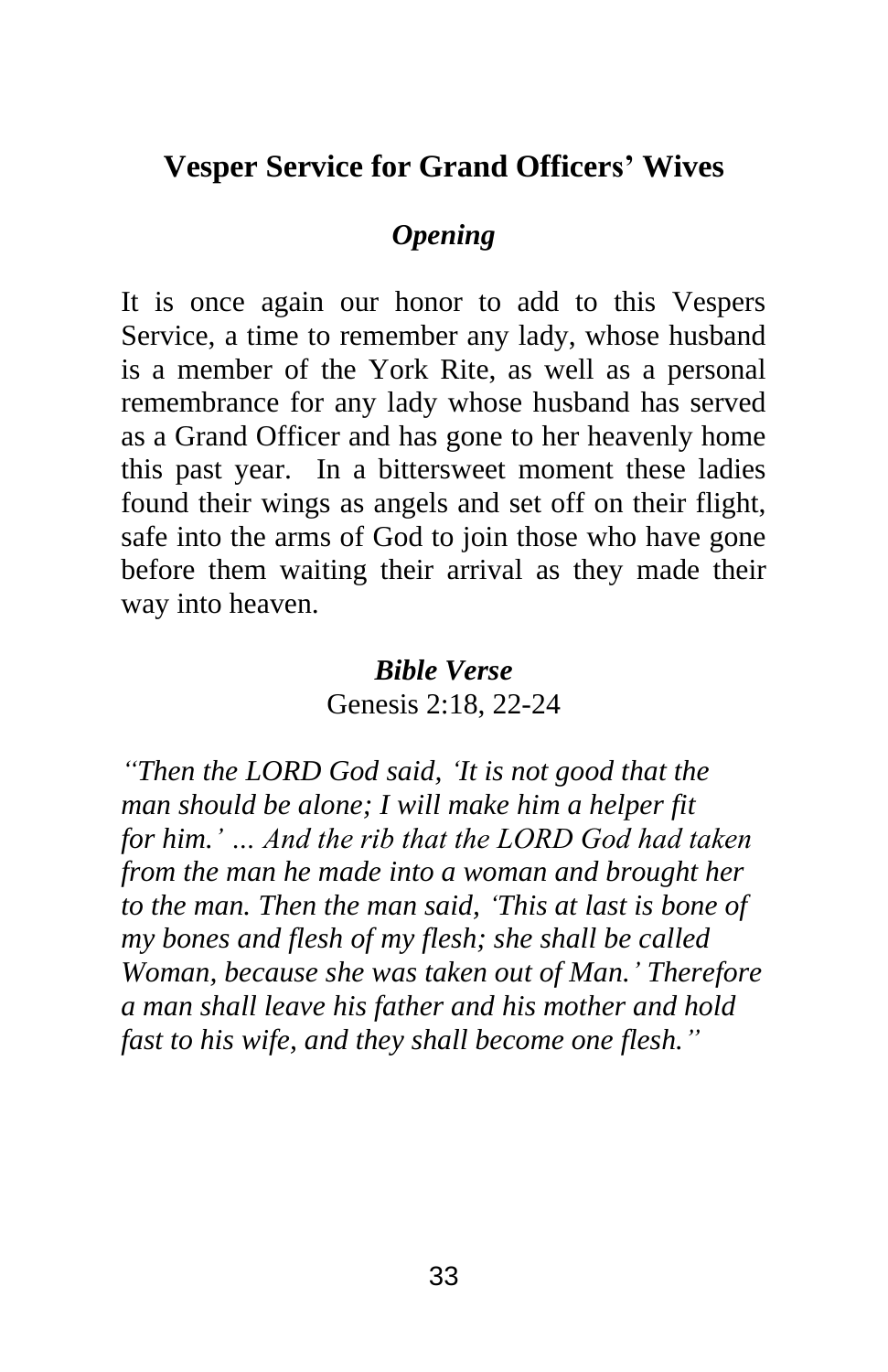### *Poem*

# **"From your Angel in Heaven" by Ruth Ann Mahaffey**

**I see tears fall down your face, when your thoughts have turned to me.** 

**Just know that I'm in heaven, with my Lord who set me free.**

**No pain or sadness do I feel, for God is by my side. The beauty here in Heaven is now where I reside.**

**I know it's hard for you to cope for you can't feel my touch.** 

**But every moment, I can see and love you very much.**

**When you are at your lowest and feel you can't go on, Look towards the heavens, the light will be turned on.**

**Talk to me, just like you did on Earth when I was there.** 

**You see, I'm not so far away, only as far as a prayer.**

**And when it's time for you to join me, up in Heaven above,** 

**It's then that you will realize, the Golden Place of love.**

**For here there is no sadness, just everlasting light. Someday we will be joined again, when it's time to take your flight.**

# *Remembering*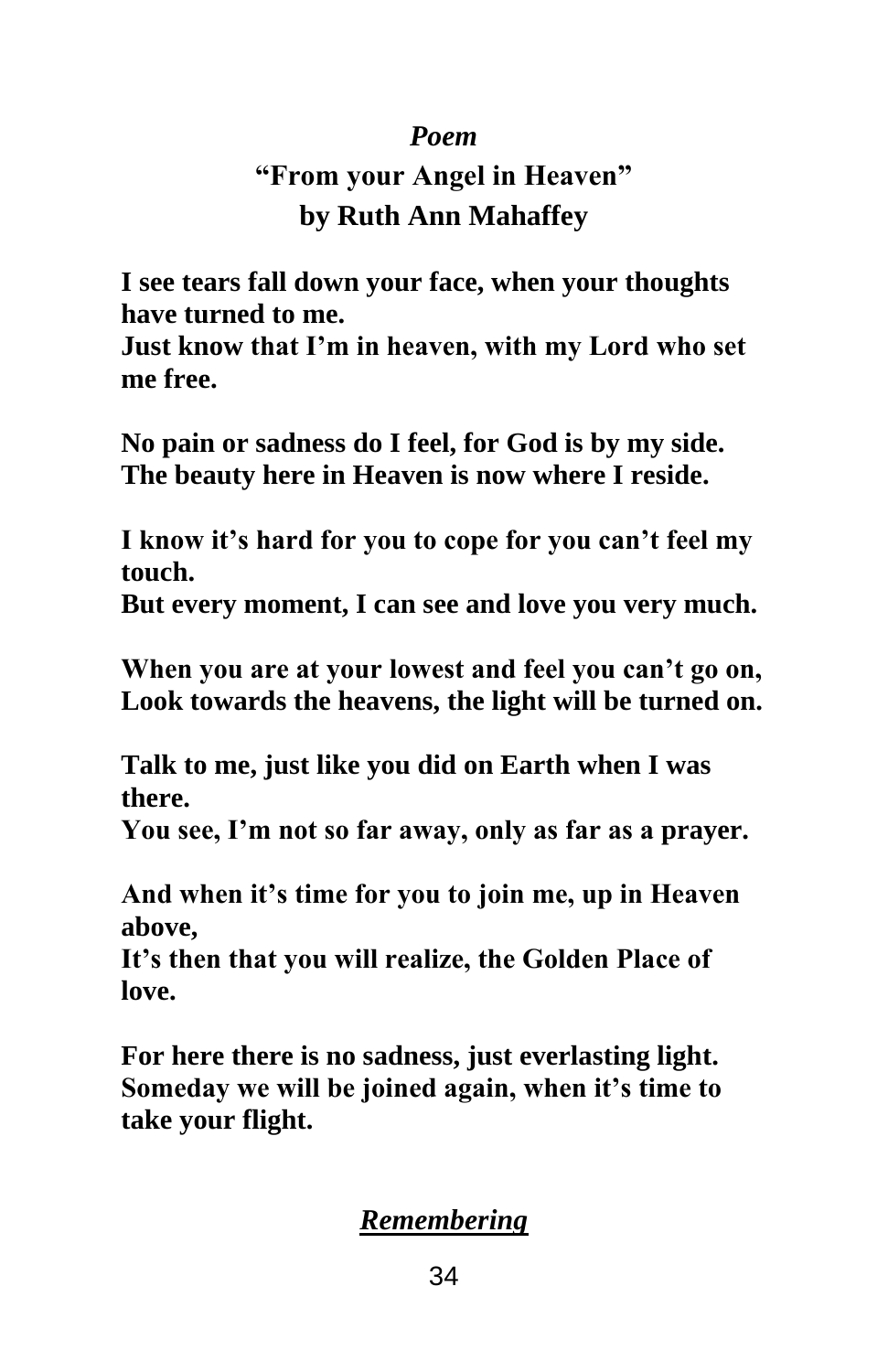Sister **Grace Austin Maier**, widow of Grand Prelate Emeritus Father Charles Maier: Born July 9, 1924 Passed to the Celestial Chapter of the Beauceant on August 2, 2017 Laguna Beach, California

# *Prayer and Conclusion*

Bless those who mourn, eternal God, with the comfort of your love that they may face each new day with hope and the certainty that nothing can destroy the good that has been given. May their memories become joyful, their days enriched with friendship, and their lives encircled by your love. Amen

To all of the men who have lost their wives this year, we hope that this small memorial for your wonderful wives has provided some comfort, especially to know how much they were loved by so many. Each of them remains alive in our hearts and minds, and through us, they live on. We continue to offer our love and support for each of you and your families. Death leaves a heartache no one can heal, love leaves a memory no one can steal. May the love of each of these women leave a memory in all of us forever.

# **Benediction**

As we separate to prepare for our evening refreshment and fellowship, may the thoughts presented in this Vesper Service influence our lives so that we continue